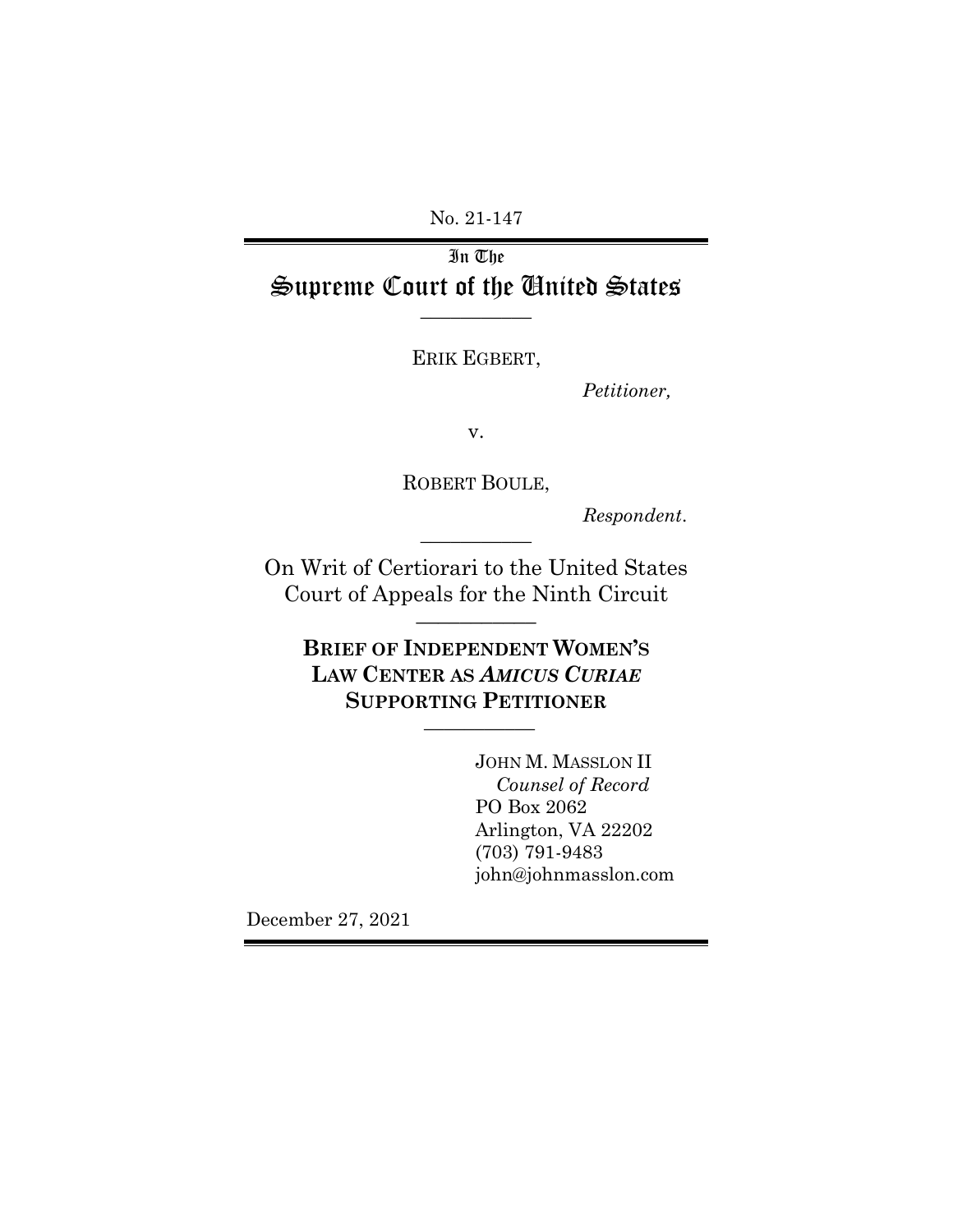## **QUESTIONS PRESENTED**

1. Whether a cause of action exists under *Bivens v. Six Unknown Named Agents of Fed. Bureau of Narcotics*, 403 U.S. 388 (1971), for First Amendment retaliation claims.

2. Whether a cause of action exists under *Bivens* for claims against federal officers engaged in immigration-related functions for allegedly violating a plaintiff's Fourth Amendment rights.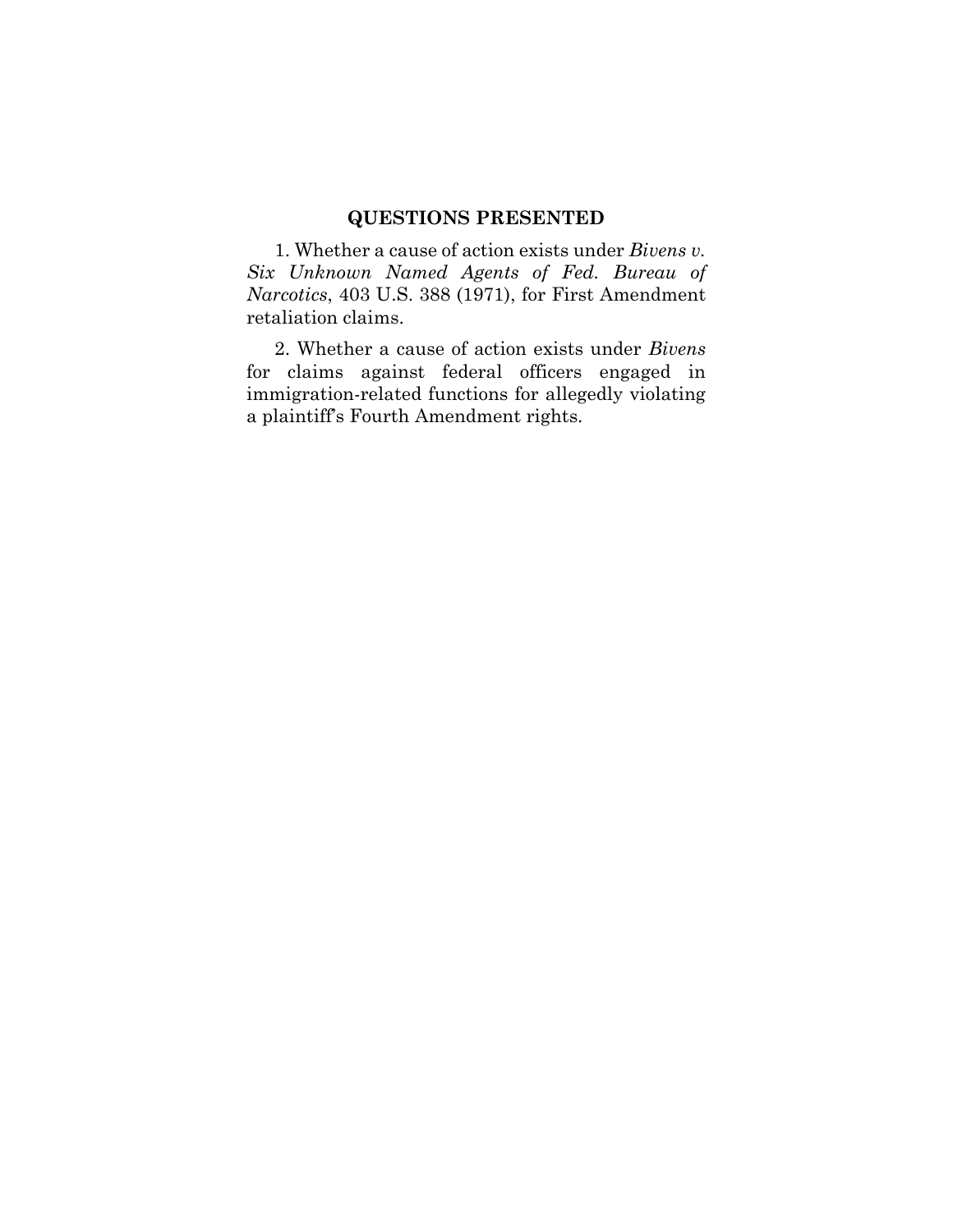# **TABLE OF CONTENTS**

## **Page**

|    | <b>INTRODUCTION AND INTEREST</b>                                                |
|----|---------------------------------------------------------------------------------|
|    |                                                                                 |
|    |                                                                                 |
| Ι. | THE COURT SHOULD NOT EXTEND BIVENS<br>BEYOND THE THREE CATEGORIES OF CLAIMS     |
|    | A. <i>Bivens</i> Was Decided During An Era<br>That Misunderstood Separation-of- |
|    | B. <i>Bivens</i> Violates Core Separation-Of-                                   |
|    | C. Courts Would Struggle To Limit Any<br>New Category Of Bivens Actions 10      |

## iii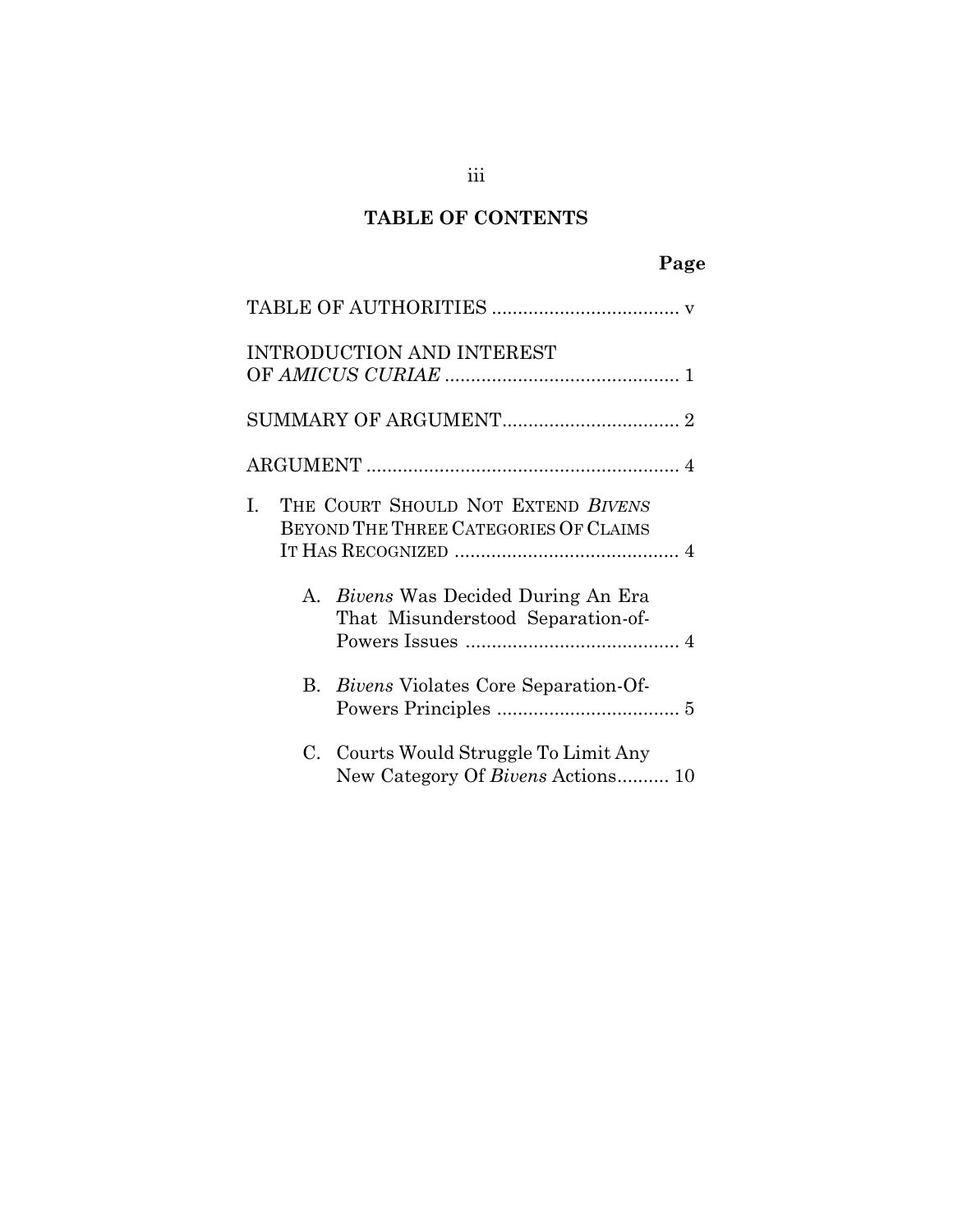# **TABLE OF CONTENTS** (*continued*)

# **Page**

|  | II. THE NINTH CIRCUIT ERRED BY EXPANDING<br>BIVENS IN THESE TWO NEW CONTEXTS 13                              |
|--|--------------------------------------------------------------------------------------------------------------|
|  | A. The Ninth Circuit Ignored The<br>Security Concerns Inherent With<br>Creating <i>Bivens</i> Claims Against |
|  | B. This Court's Precedent Forecloses<br><i>Bivens</i> Claims For First Amendment                             |
|  |                                                                                                              |

## iv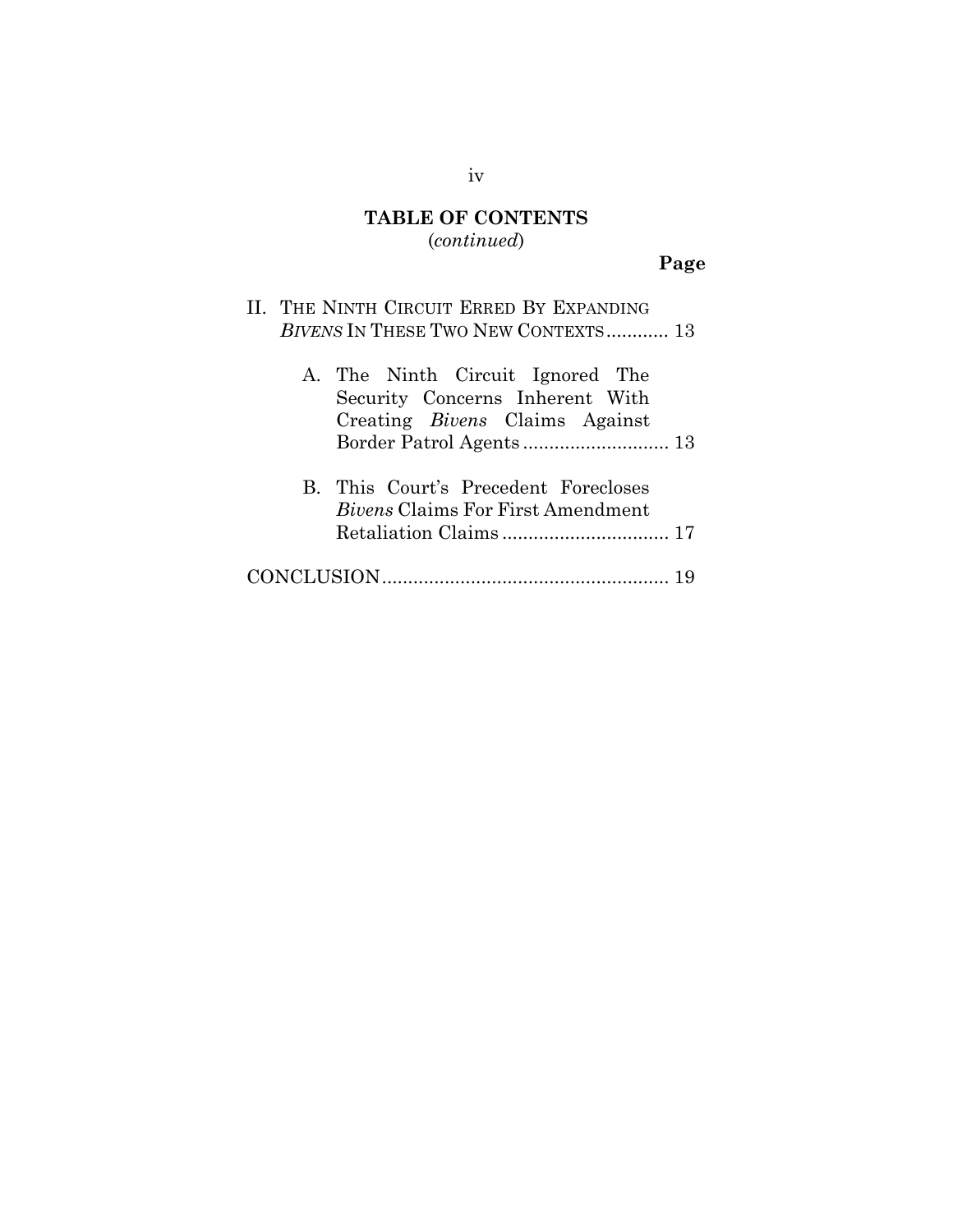# **TABLE OF AUTHORITIES**

## **Cases**

| Alexander v. Sandoval,                                          |
|-----------------------------------------------------------------|
| Bivens v. Six Unknown Named Agents,                             |
| Callahan v. Fed. Bureau of Prisons,                             |
| Carlson v. Green,                                               |
| Chappell v. Wallace,                                            |
| Comcast Corp. v. Nat'l Ass'n<br>of Afr. Am.-Owned Media,        |
| Corr. Servs. Corp. v. Malesko,                                  |
| Davis v. Passman,                                               |
| Elhady v. Unidentified CBP Agents,                              |
| FDIC v. Meyer,                                                  |
| Hernandez v. Mesa,<br>140 S. Ct. 735 (2020)8, 9, 12, 15, 16, 17 |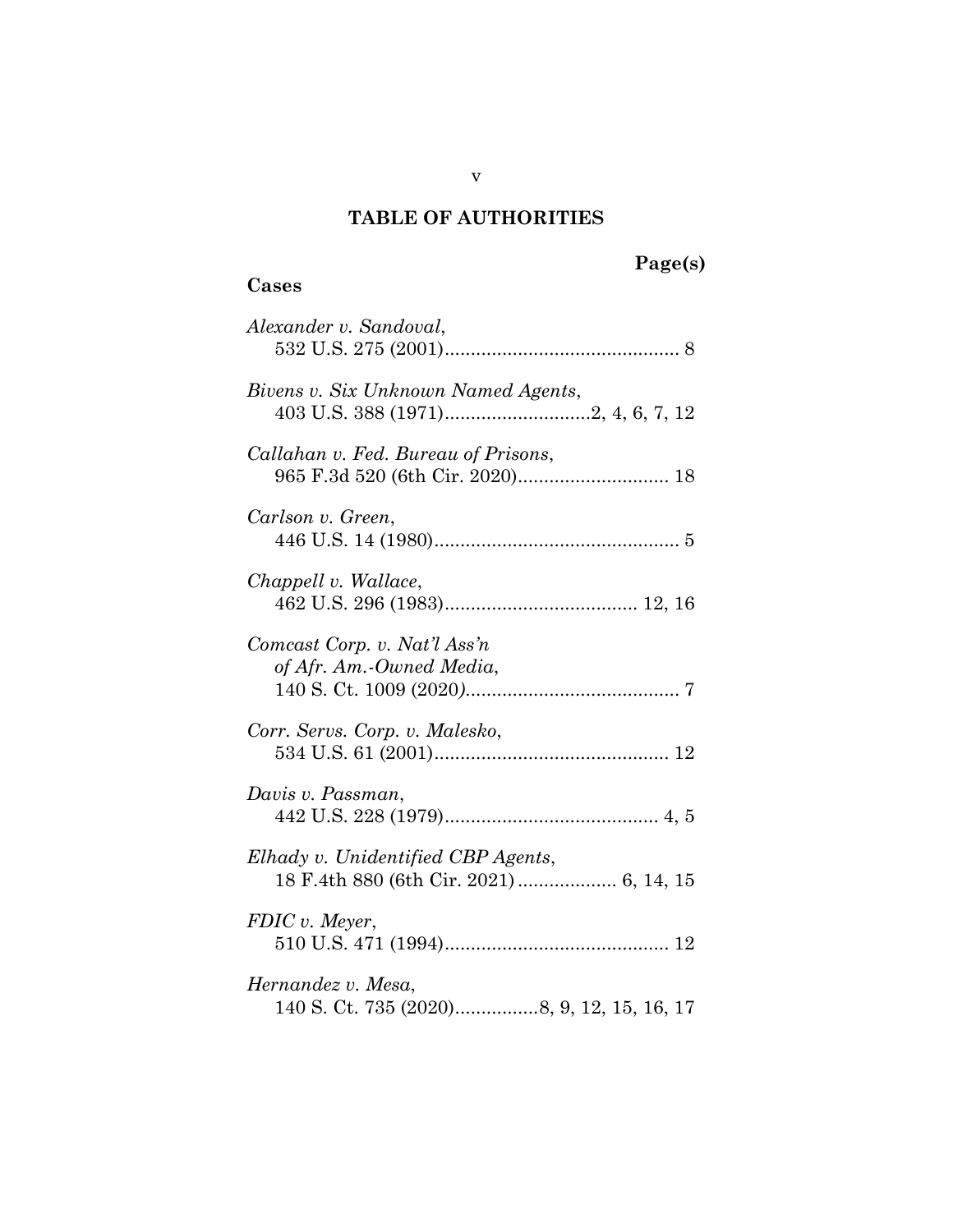# **TABLE OF AUTHORITIES** (*continued*)

|                                                               | Page(s) |
|---------------------------------------------------------------|---------|
| Hui v. Castaneda,                                             |         |
| Loumiet v. United States,<br>948 F.3d 376 (D.C. Cir. 2020) 17 |         |
| Minneci v. Pollard,                                           |         |
| Murphy v. Nat'l Collegiate Athletic Ass'n,                    |         |
| Nestlé USA, Inc. v. Doe,                                      |         |
| Oliva v. Nivar,                                               |         |
| Schweiker v. Chilicky,                                        |         |
| Tun-Cos v. Perrotte,                                          |         |
| United States v. Standard Oil Co.,                            |         |
| United States v. Stanley,                                     |         |
| Vanderklok v. United States,                                  |         |
| Wheeldin v. Wheeler,                                          |         |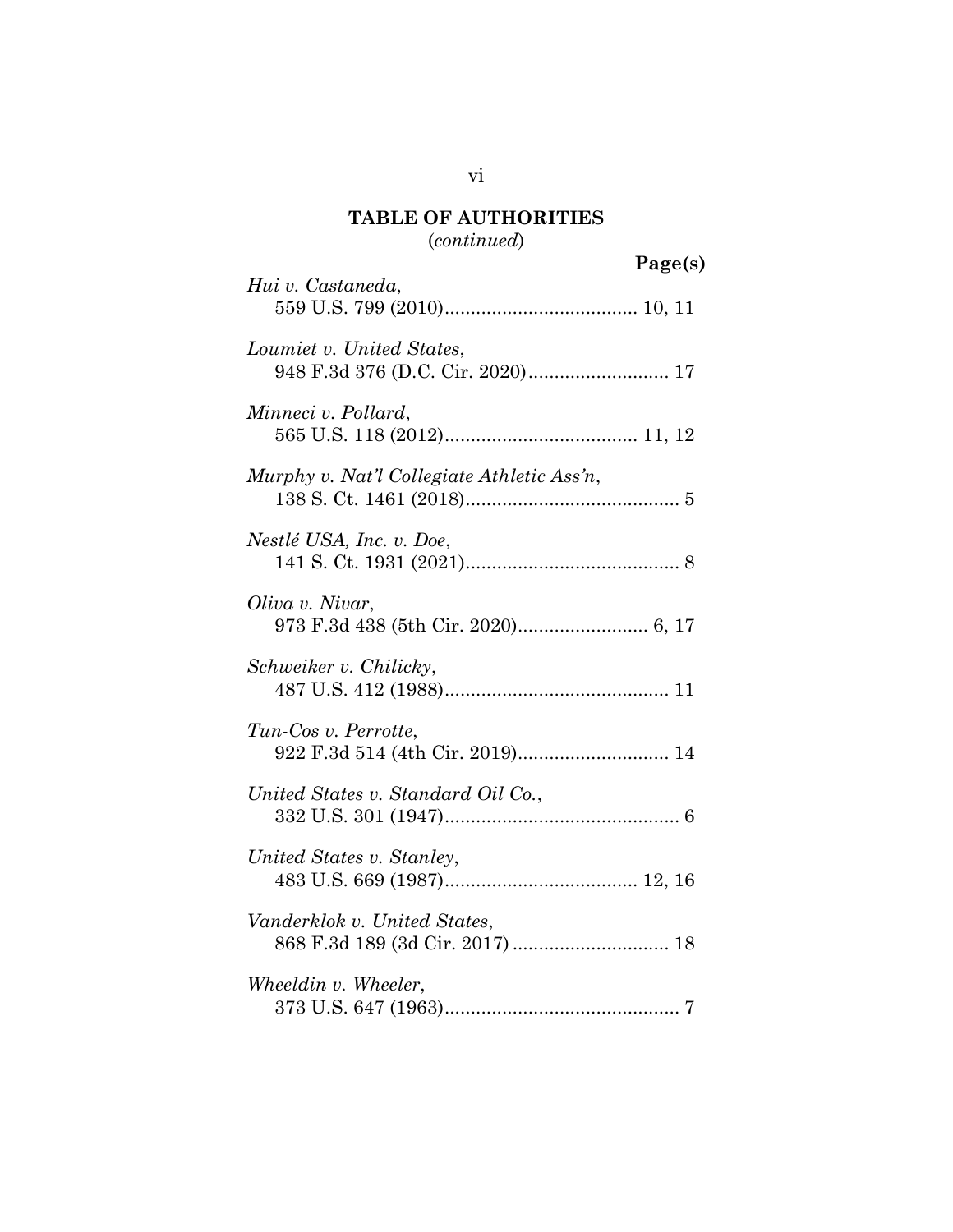## **TABLE OF AUTHORITIES** (*continued*)

|                    | Page(s) |
|--------------------|---------|
| Wilkie v. Robbins, |         |
|                    |         |

*Ziglar v. Abbasi*, 137 S. Ct. 1843 (2017).................[.5,](#page-11-4) [6,](#page-12-4) [7,](#page-13-3) [8,](#page-14-3) [12,](#page-18-7) [16](#page-22-3)

## **Constitutional Provisions**

| U.S. Const. art. I |  |
|--------------------|--|
|                    |  |
|                    |  |
|                    |  |
|                    |  |
|                    |  |

### **Statutes**

## **Other Authority**

| John F. Manning, Textualism and the |  |
|-------------------------------------|--|
| Equity of the Statute,              |  |
|                                     |  |

## vii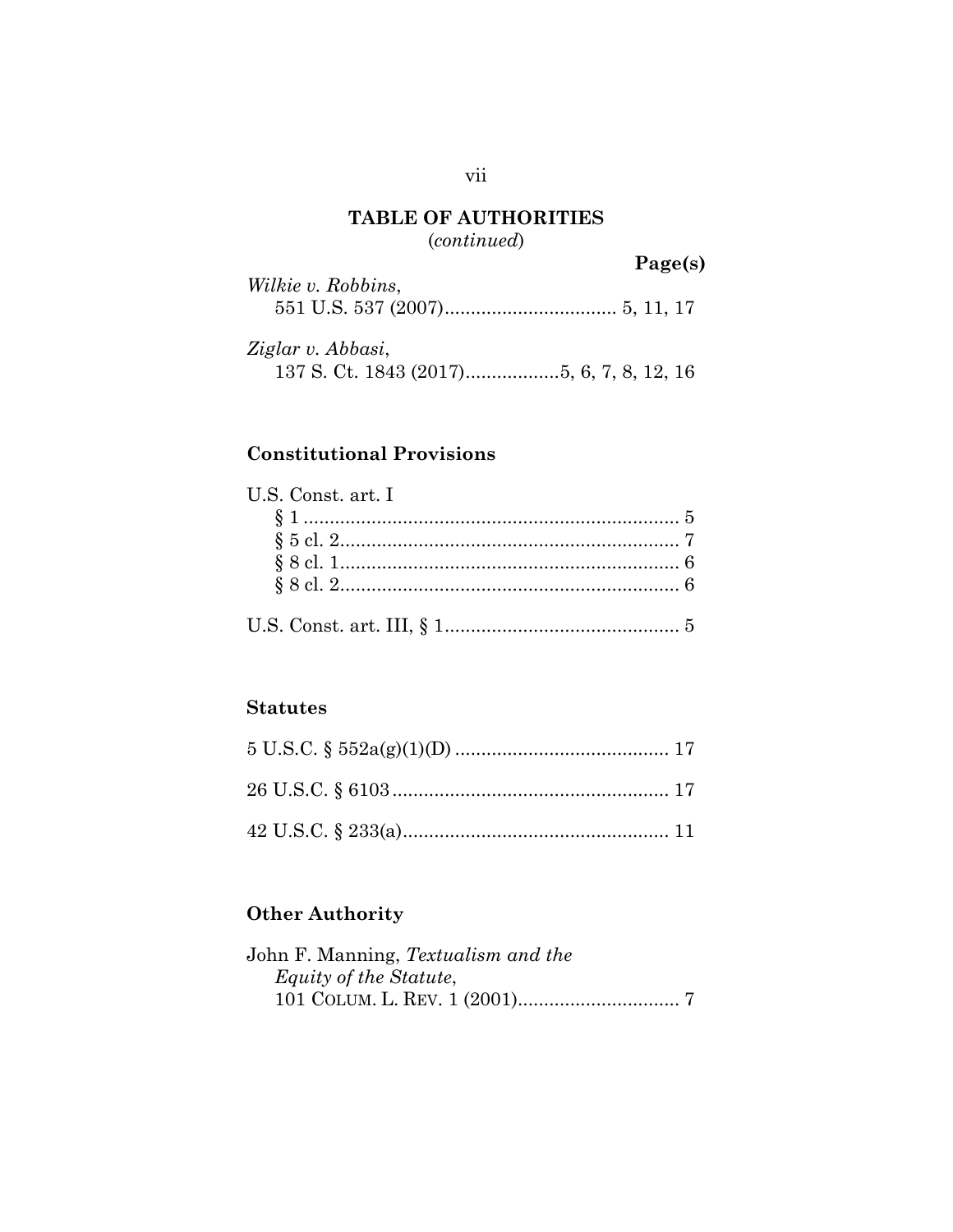#### **INTRODUCTION AND INTEREST OF** *AMICUS CURIAE***\***

Thousands of brave men and women risk their lives daily to protect America's borders. Facing threats from terrorists, gangs, and others trying to smuggle goods or traffic people into the United States, Customs and Border Protection agents risk it all for their fellow Americans.

Like all Americans, Border Patrol agents must comply with the Constitution and federal law. They do a remarkable job of fulfilling that duty under extreme conditions. But they are humans. And humans make mistakes. That does not mean, however, that Border Patrol agents are personally liable when people allege that they violated the Constitution. Rather, as with any area of law, plaintiffs can sue for damages only when Congress or the Court has created a cause of action.

Independent Women's Law Center is a project of Independent Women's Forum, a nonprofit, nonpartisan 501(c)(3) organization founded by women to foster education and debate about legal, social, and economic issues. IWF promotes policies that advance women's interests by expanding freedom, encouraging personal responsibility, and limiting the reach of government. IWLC supports this mission by advocating—in the courts, before administrative agencies, in Congress, and in the media—for

 $\overline{a}$ 

<sup>\*</sup> No party's counsel authored any part of this brief. No person or entity, other than *amicus* and its counsel, paid for the brief's preparation or submission. All parties consented to IWLC's filing this brief.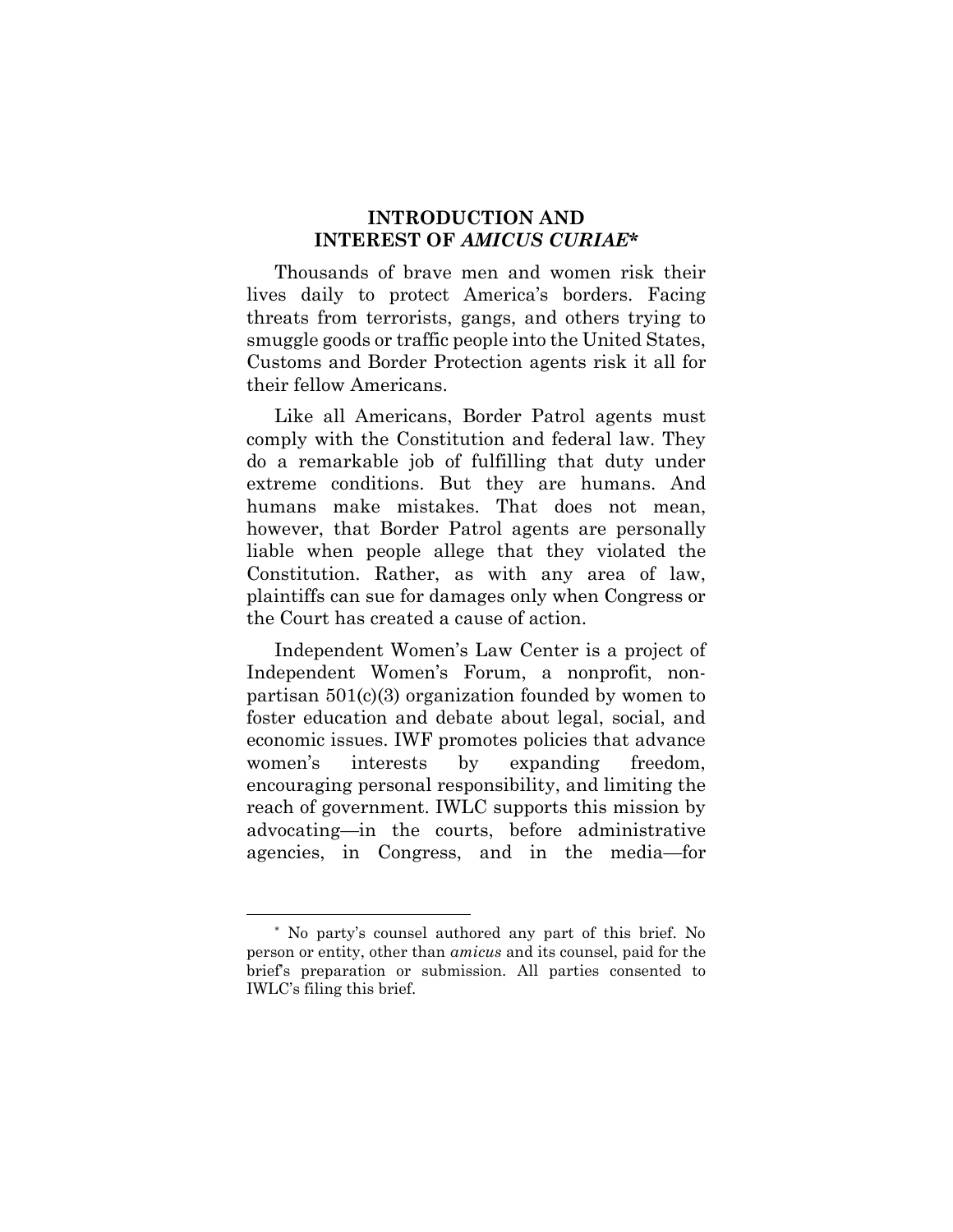individual liberty, equal opportunity, and respect for the American constitutional order.

For decades, this Court has declined to create new damages actions from thin air. And for good reason. After a brief foray into making law—the "bad old" days—this Court realized that judge-made damages actions violate core separation-of-powers principles. In short, this Court no longer believes that federal courts have unilateral authority to "make good the wrong done." *Bivens v. Six Unknown Named Agents*, 403 U.S. 388, 396 (1971) (quotation omitted).

<span id="page-8-0"></span>The Ninth Circuit, however, stubbornly has declined to follow this Court's lead, finding new implied cause of action after new implied cause of action. When possible, it drapes the veil of precedent over what is in reality a newly created cause of action. That is the tack it took here by holding that Boule's claims fit within this Court's precedent. They do not. The Ninth Circuit's refusal to heed this Court's warnings about creating new damages actions warrants reversal.

#### **SUMMARY OF ARGUMENT**

**I.A.** The Court has extended *Bivens* only twice since 1971—both times in the decade following that case. Over the past forty years, the Court has not created a single cause of action for money damages under the Constitution. Although this Court declined to consider overturning *Bivens* here, the problems with *Bivens* counsel against extending it in any case.

**B.** One special factor that the Court has long considered is separation-of-powers principles. And the failure to recognize new *Bivens* actions is grounded in these concerns. For over thirty years, the Court has recognized that it deviated from the proper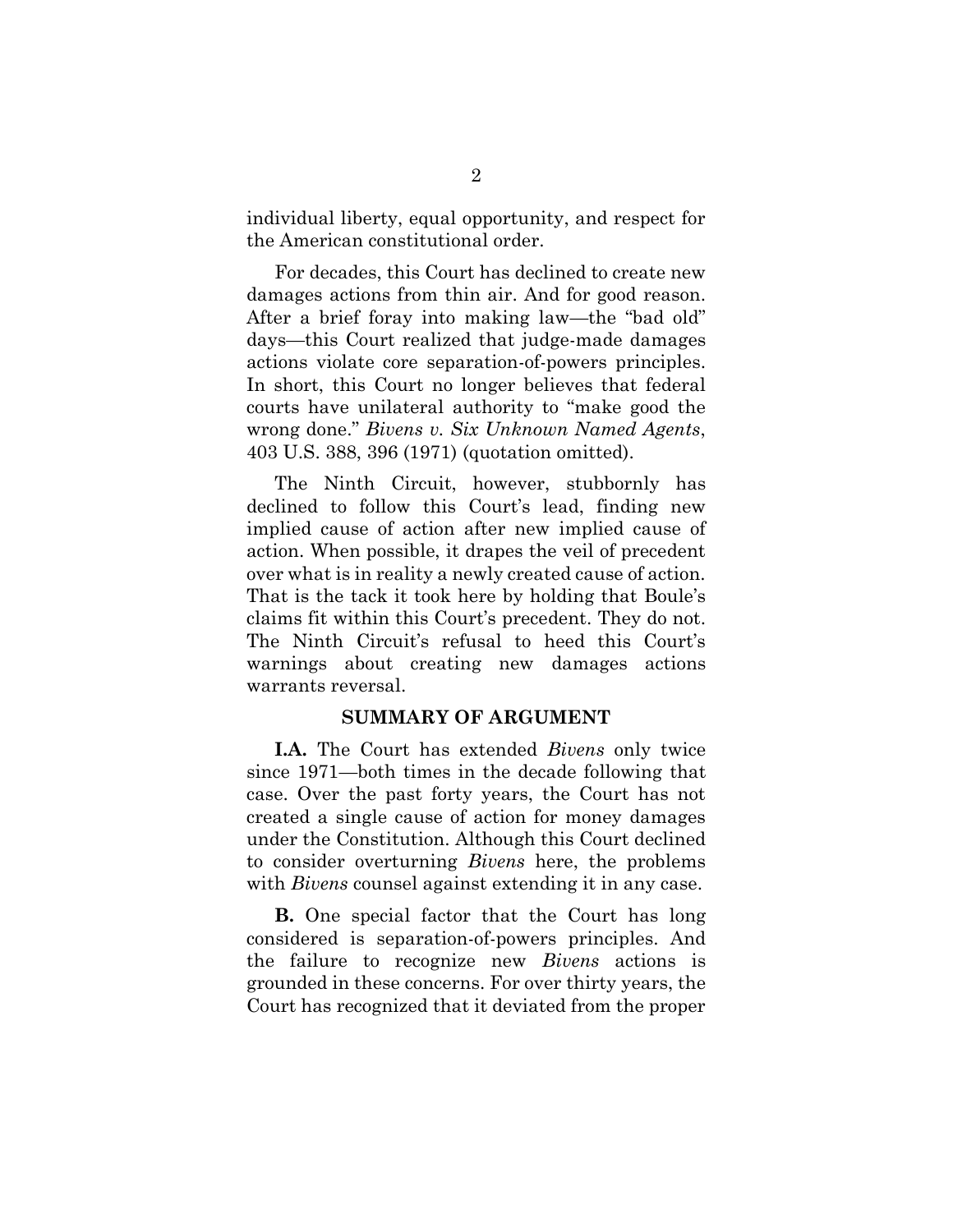judicial role in the mid-20th century. By implying damages actions under the Constitution, the Court violated key separation-of-powers principles. Since then, the Court has returned to its proper function of interpreting—not making—laws.

**C.** Separation-of-powers concerns are not the only special factor that counsels against expanding *Bivens* further. Lower courts have proven incapable of deciding when a specific factual scenario arises in a new context. Some activist judges—particularly in the Ninth Circuit—try to shoehorn every case possible into an existing *Bivens* category. Thus, the Court should not expand the *Bivens* remedy further.

**II.A.** The national security concerns that inhere in keeping our borders safe preclude any expansion of *Bivens* here. Boule's argument that this case does not involve border security or national security is laughable. Border Patrol agents are charged with one task—protecting our nation's ports of entry and borders. And if the case did not involve these sensitive areas, Boule would not have filed a heavily redacted brief in opposition.

At least four times, the Court has declined to create new *Bivens*-type actions or refused to apply such an action to a new context because of security concerns. The security concerns that inhere in finding constitutional causes of action against Border Patrol agents protecting our nation's borders are even more serious. *Bivens* claims are unavailable in cases raising security concerns.

**B.** The First Amendment is particularly inapt for *Bivens* remedies. Allowing *Bivens* claims for First Amendment violations could thus lead to a flood of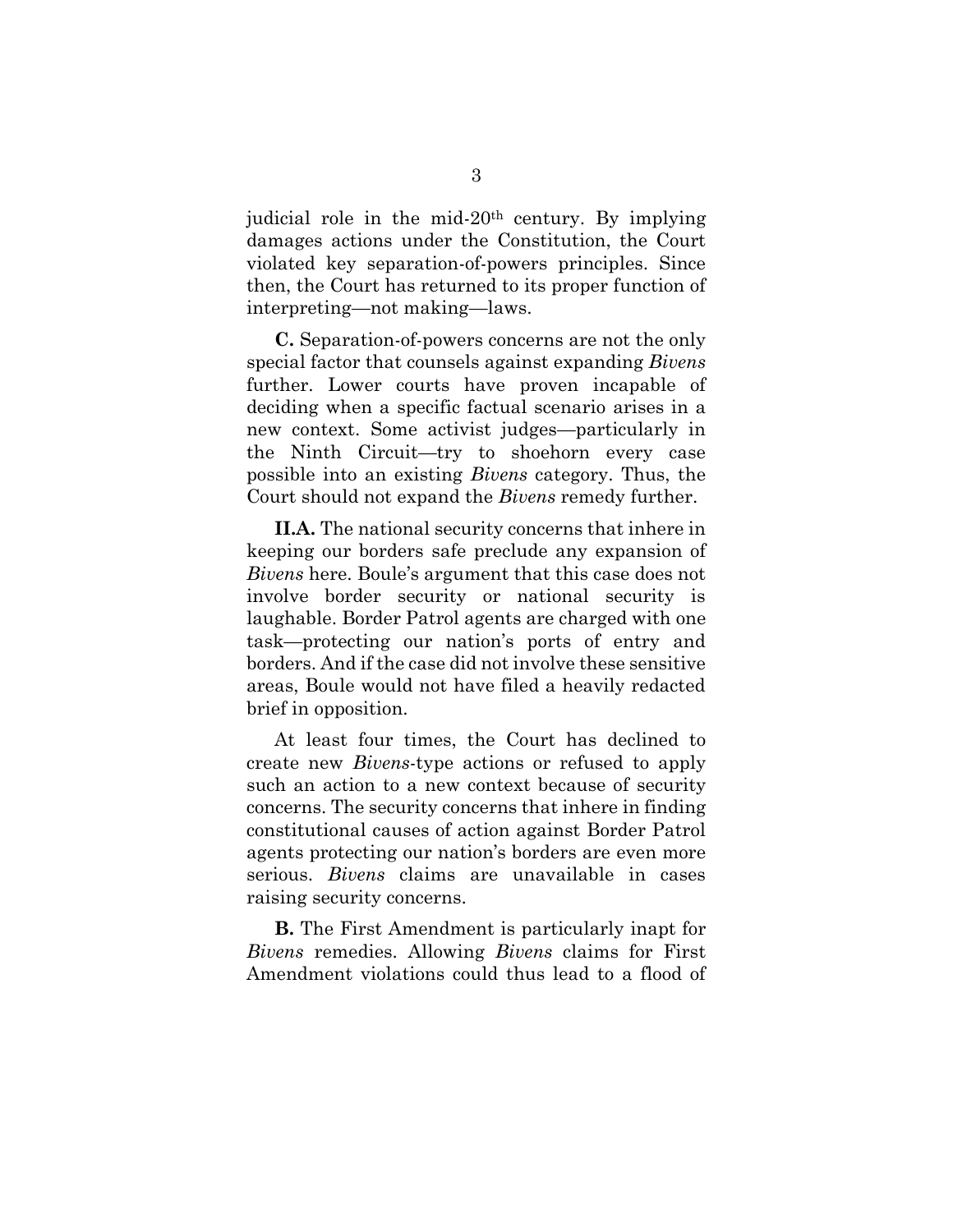lawsuits against government officials acting in good faith. The Court should not open this Pandora's Box.

#### **ARGUMENT**

## **I. THIS COURT SHOULD NOT EXTEND** *BIVENS* **BEYOND THE THREE CATEGORIES OF CLAIMS IT HAS RECOGNIZED.**

Egbert's petition asked this Court to reconsider *Bivens*. Pet. i. This Court demurred and granted certiorari only on whether to expand *Bivens* to two new contexts. But the concerns that Egbert and IWLC raised at the certiorari stage should still play a role in how the Court decides the two questions presented because those concerns establish that *Bivens* actions should be sharply limited to the three contexts in which this Court has previously recognized them.

## <span id="page-10-0"></span>**A.** *Bivens* **Was Decided During An Era That Misunderstood Separation-Of-Powers Issues.**

It was 1971 and a much different time when this Court created the first implied cause of action under the Constitution. *See Bivens*, 403 U.S. at 391-97. There, the Court found that an individual could sue Federal Bureau of Narcotics agents for violating his Fourth Amendment right to be free from unreasonable searches and seizures because there was no "explicit congressional declaration" barring claims for money damages. *Id.* at 397.

<span id="page-10-1"></span>About ten years later, the Court implied two similar causes of action under the Constitution. First, it created a cause of action under the Fifth Amendment for a congressman's sex discrimination against a federal employee. *See generally Davis v. Passman*, 442 U.S. 228 (1979). Second, it created a cause of action under the Eighth Amendment for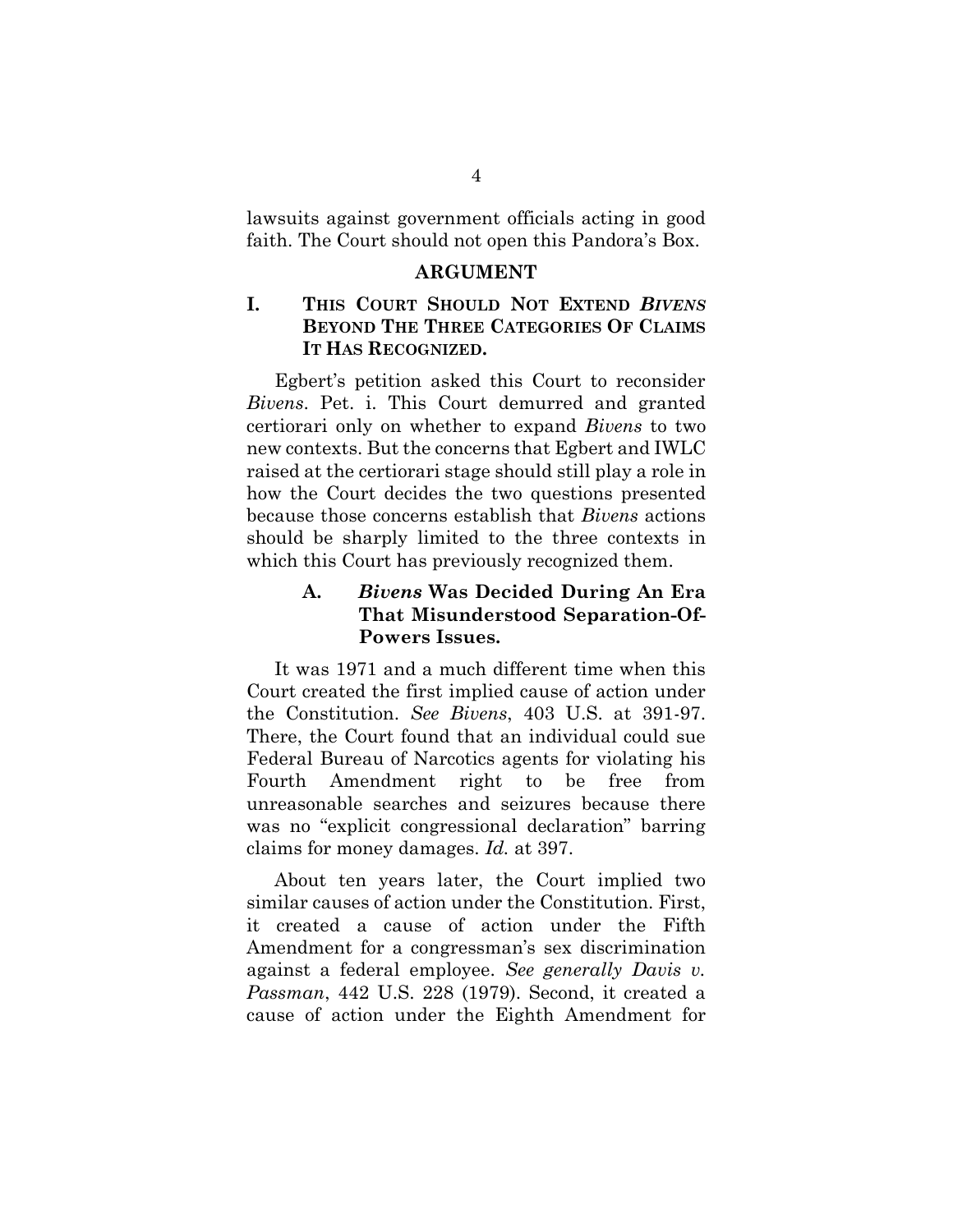<span id="page-11-1"></span><span id="page-11-0"></span>failing to provide prisoners appropriate medical care. *See generally Carlson v. Green*, 446 U.S. 14 (1980). In both cases, the Court created the causes of action because Congress had failed to *bar* them. *Davis*, 442 U.S. at 246-47 (citation omitted); *Carlson*, 446 U.S. at 19.

<span id="page-11-4"></span>Yet for the past forty years, the Court has refused to create any other cause of action under the Constitution. *See Ziglar v. Abbasi*, 137 S. Ct. 1843, 1857 (2017). This is not for lack of trying by *pro se* prisoners and the creative plaintiffs' bar. At least eleven times, the Court has considered whether to create a new cause of action under the Constitution. Each time, it declined.

<span id="page-11-3"></span>When considering extending *Bivens* to a new context, the Court looks at whether there are "any special factors" showing that Congress might not want a *Bivens* remedy in that context. *See Wilkie v. Robbins*, 551 U.S. 537, 550 (2007). This includes an inquiry into "whether any alternative, existing process for protecting the interest amounts to a convincing reason for the Judicial Branch to refrain from providing a new and freestanding remedy in damages." *Id.* (citation omitted). If there is any reason to think Congress may not want a *Bivens* remedy, the Court will not create one.

#### <span id="page-11-6"></span><span id="page-11-5"></span><span id="page-11-2"></span>**B.** *Bivens* **Violates Core Separation-Of-Powers Principles.**

The Constitution vests "[a]ll legislative Powers" with Congress. U.S. Const. art. I, § 1; *see Murphy v. Nat'l Collegiate Athletic Ass'n*, 138 S. Ct. 1461, 1475- 76 (2018). The Judiciary, on the other hand, exercises judicial power. U.S. Const. art. III, § 1. The distinction between the legislative power and the judicial power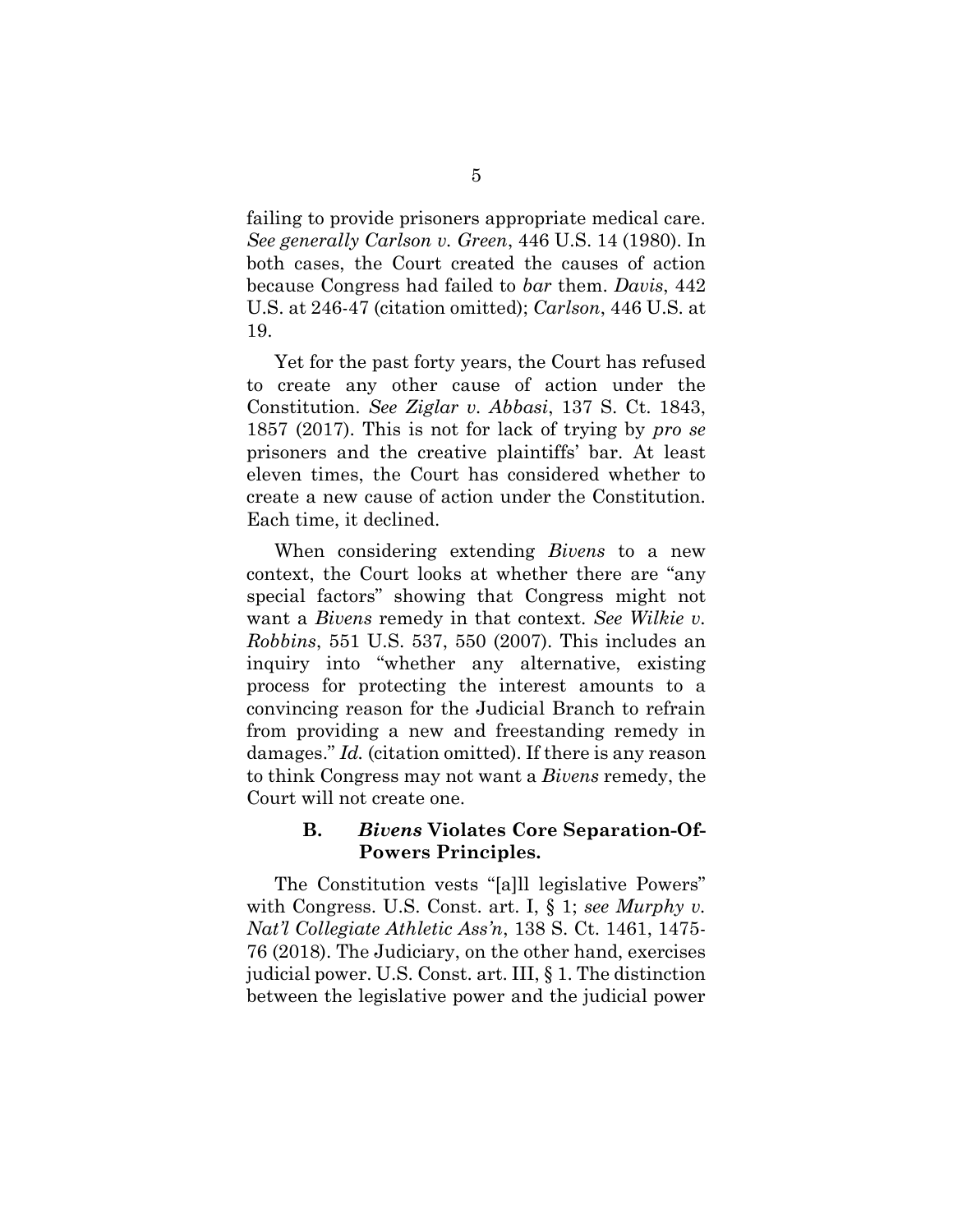disappears when courts imply damages actions that Congress did not create.

<span id="page-12-4"></span><span id="page-12-2"></span>**1.** "[T]he separation of powers is itself a special factor" that counsels against extending *Bivens*. *Oliva v. Nivar*, 973 F.3d 438, 444 (5th Cir. 2020) (citing *Abbasi*, 137 S. Ct. at 1862). And this factor alone counsels in favor of limiting *Bivens* actions to the specific and limited circumstances in which this court has already implied constitutional causes of action.

<span id="page-12-1"></span>By considering special factors, the Court ensures that there are no collateral effects from implying a cause of action for money damages under the Constitution. *See Elhady v. Unidentified CBP Agents*, 18 F.4th 880, 883 (6th Cir. 2021) (citing *Abbasi*, 137 S. Ct. at 1857-58). Although it may have ultimately made the wrong decision, the *Bivens* Court itself considered separation-of-powers principles as a special factor.

<span id="page-12-3"></span><span id="page-12-0"></span>The *Bivens* Court held that one special factor that would counsel against implying a cause of action for money damages was if the issue involved "federal fiscal policy." *Bivens*, 403 U.S. at 396 (quotation omitted). The Court explained that it is inappropriate to imply causes of action in those cases. *See id.* (citing *United States v. Standard Oil Co.*, 332 U.S. 301, 311 (1947)). As the Court recognized, the Constitution leaves questions about fiscal policy to the political branches. *E.g.*, U.S. Const. art. I, § 8 cls. 1, 2. In other words, the Court recognized that the separation of powers is a special factor that courts must consider before implying a cause of action for money damages under the Constitution.

<span id="page-12-5"></span>That was not the only separation-of-power concern that the *Bivens* Court considered as a special factor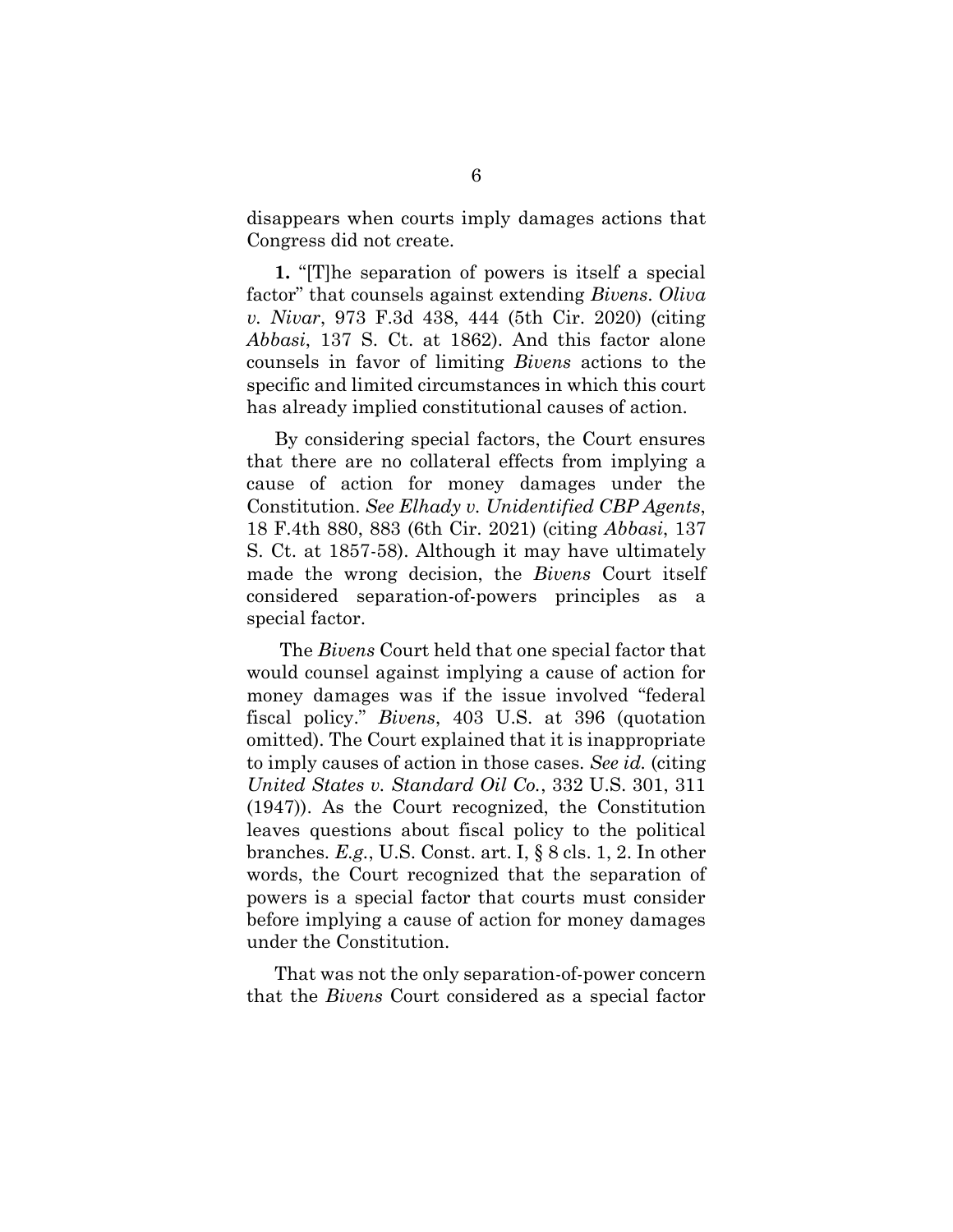<span id="page-13-0"></span>when deciding whether to imply a cause of action. It stated that it is improper to allow suits for congressmen exceeding the authority delegated to them by Congress. *Bivens*, 403 U.S. at 396-97 (citing *Wheeldin v. Wheeler*, 373 U.S. 647 (1963)). Allowing those suits would infringe on Congress's authority to sanction its members. *See* U.S. Const. art. I, § 5 cl. 2.

<span id="page-13-4"></span><span id="page-13-2"></span>So the Court in *Bivens* had the right idea. It considered whether recognizing a cause of action for money damages under the Constitution violates the separation of powers. If it does, that is a special factor that should foreclose suit. The only thing that has changed is the Court's understanding of separationof-powers principles. Now, the Court better understands how the Judiciary can also violate those principles by taking from Congress the duty to create damages actions. This understanding precludes any further expansion of *Bivens*.

<span id="page-13-5"></span>**2.** The "Constitution explicitly disconnects federal judges from the legislative power and, in doing so, undercuts any judicial claim to derivative lawmaking authority." John F. Manning, *Textualism and the Equity of the Statute*, 101 COLUM. L. REV. 1, 59 (2001). This "sharp separation of legislative and judicial powers was designed, in large measure, to limit judicial discretion—and thus to promote governance according to known and established laws." *Id.* at 61.

<span id="page-13-3"></span><span id="page-13-1"></span>But for a brief time last century, the Court assumed it was "a proper judicial function to provide such remedies as are necessary to make effective a statute's purpose." *Comcast Corp. v. Nat'l Ass'n of Afr. Am.-Owned Media*, 140 S. Ct. 1009, 1015 (2020*)*  (cleaned up). "[T]he Court would imply causes of action not explicit in the statutory text itself." *Abbasi*, 137 S. Ct. at 1855 (citations omitted).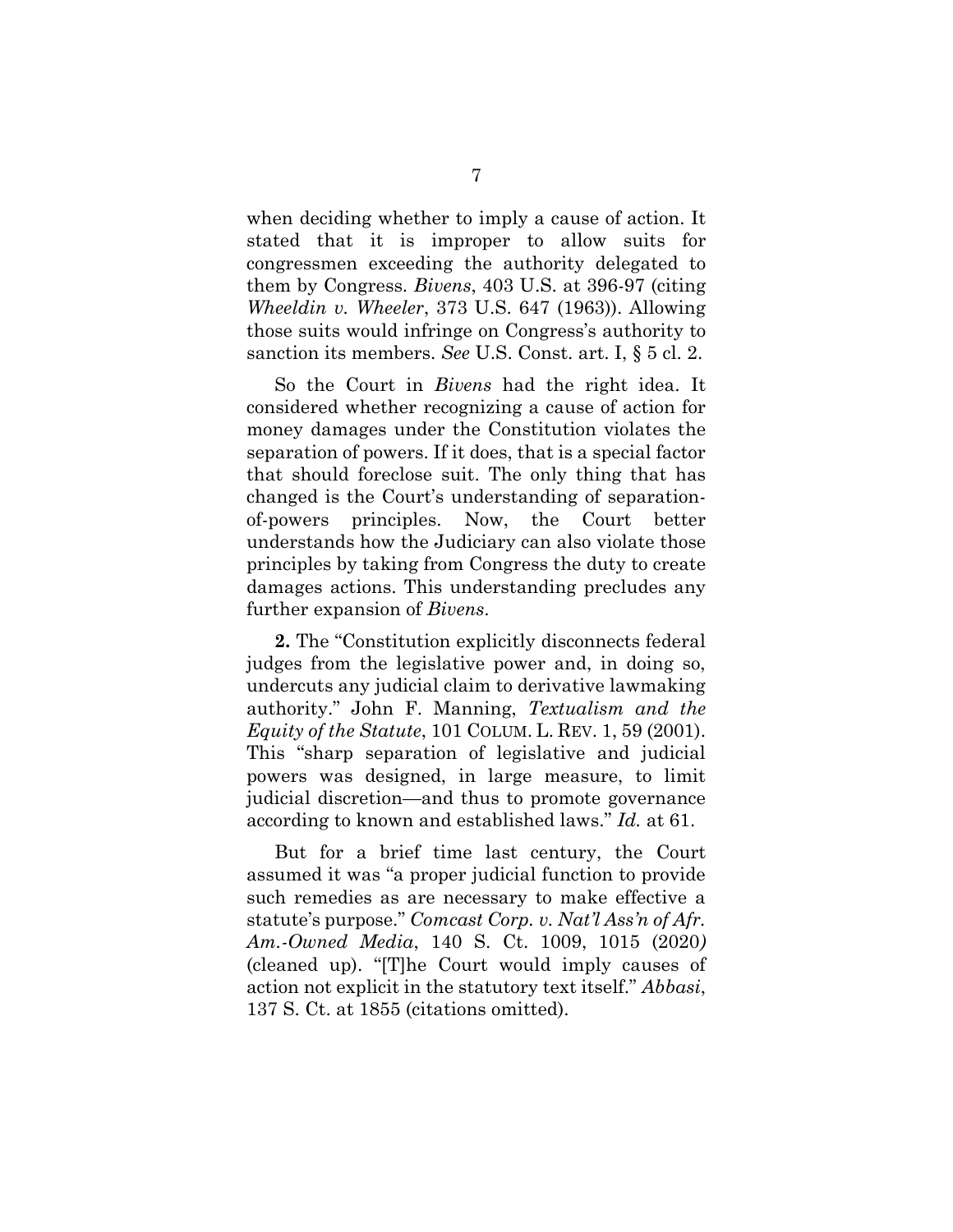<span id="page-14-0"></span>The Court has since abandoned that "*ancien regime*[] and ha[s] not returned to it since." *Alexander v. Sandoval*, 532 U.S. 275, 287 (2001). Now the Court charts a "far more cautious course before finding implied causes of action." *Abbasi*, 137 S. Ct. at 1855.

<span id="page-14-3"></span>This change is grounded in the Constitution. "When a party seeks to assert an implied cause of action \* \* \* separation-of-powers principles" must "be central to the analysis." *Abbasi*, 137 S. Ct. at 1857. The Court's old practice of recognizing implied causes of action created "tension" with "the Constitution's separation of legislative and judicial power." *Nestlé USA, Inc. v. Doe*, 141 S. Ct. 1931, 1938 (2021) (plurality) (quotation omitted).

<span id="page-14-2"></span>**3.** Unfortunately, the Court did not stop at implying damages actions under federal statutes. For the first time in the 180-year history of our nation, in *Bivens* the Court recognized an implied cause of action for money damages under the Constitution. And then twice in the next decade, the Court extended *Bivens* to new contexts.

<span id="page-14-1"></span>Since then, the Court has emphasized that, like with statutes, when creating new causes of action under the Constitution, "'central to [the] analysis' are 'separation-of-powers principles." *Hernandez Mesa*, 140 S. Ct. 735, 743 (2020) (quoting *Abbasi*, 137 S. Ct. at 1857). The Court therefore "consider[s] the risk of interfering with the authority of the other branches" when asking "whether 'there are sound reasons to think Congress might doubt the efficacy or necessity of a damages remedy.'" *Id.* (quoting *Abbasi*, 137 S. Ct. at 1858).

If anything, the Court should be warier of implying causes of action under the Constitution than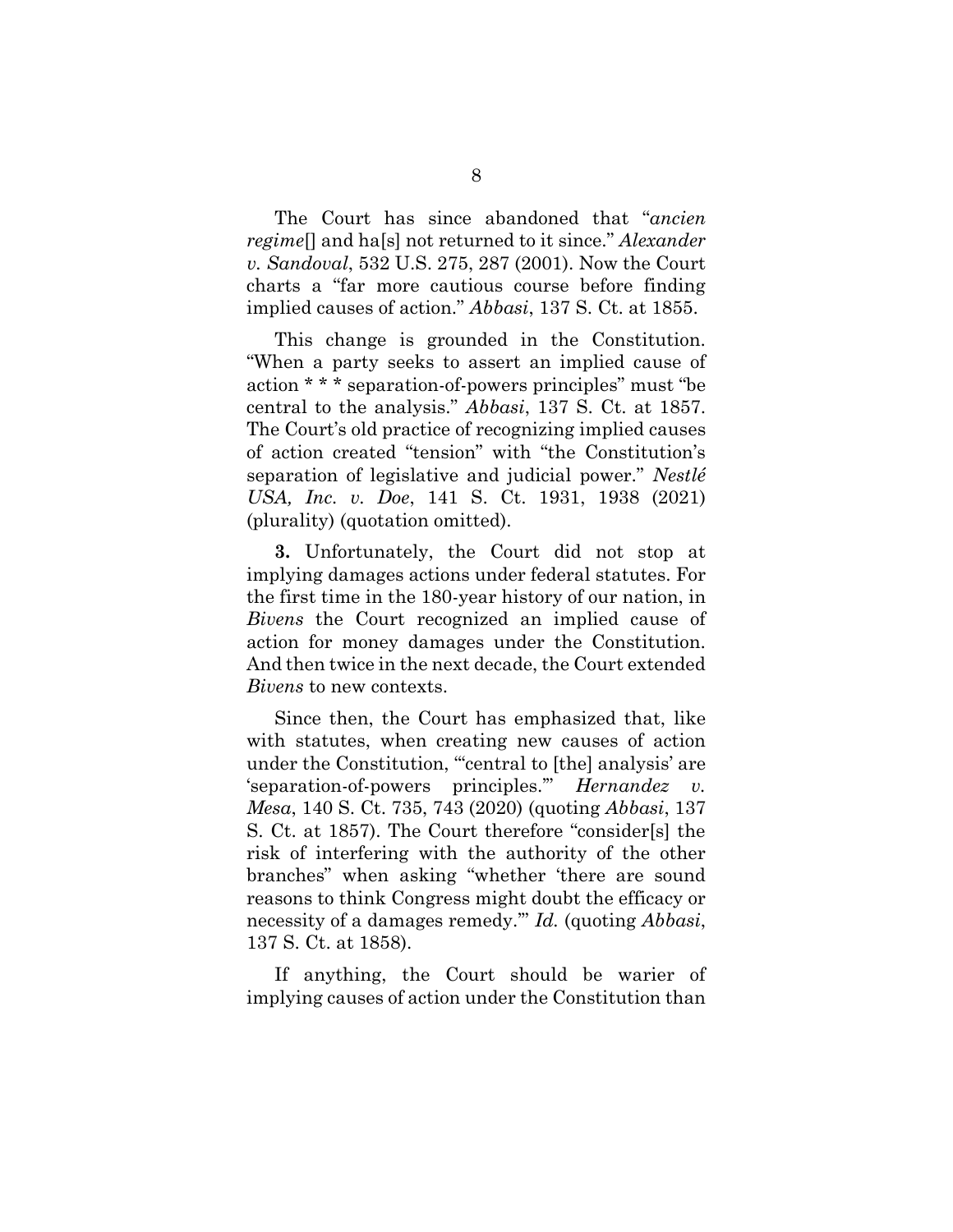it is of implying damages actions under statutes. When Congress passes a statute, it recognizes that plaintiffs should sometimes recover damages. Although the Court interferes with Congress's power when it implies a cause of action under a statute, it is at least doing so in an area where Congress has created a right.

When courts imply a cause of action under the Constitution, Congress has not recognized plaintiffs' right to recover. So rather than extending a cause of action that Congress created, courts are creating causes of action with no congressional direction. And they do so despite Congress having over 230 years to pass laws creating damages actions for constitutional violations. This creation of damages actions under the Constitution thus raises grave separation-of-powers concerns.

**4.** Congress chose not to create a cause of action for Boule's claims. It may think that allowing such suits would lead to increased drug and human trafficking across the border. Or it may think that it would make it easier for terrorists to infiltrate America. Either way, Congress has made a policy decision.

Yet the Ninth Circuit disapproved of that policy decision and read causes of action into the Constitution. If the Ninth Circuit was trying to "exercise[] a degree of lawmaking authority" as a common-law court, that attempt fails because there is no federal common law. *Hernandez*, 140 S. Ct. at 742 (citations omitted).

<span id="page-15-0"></span>The best way to reaffirm core separation-of-powers principles is to reject further expansion of *Bivens*. Whenever the Court implies a cause of action for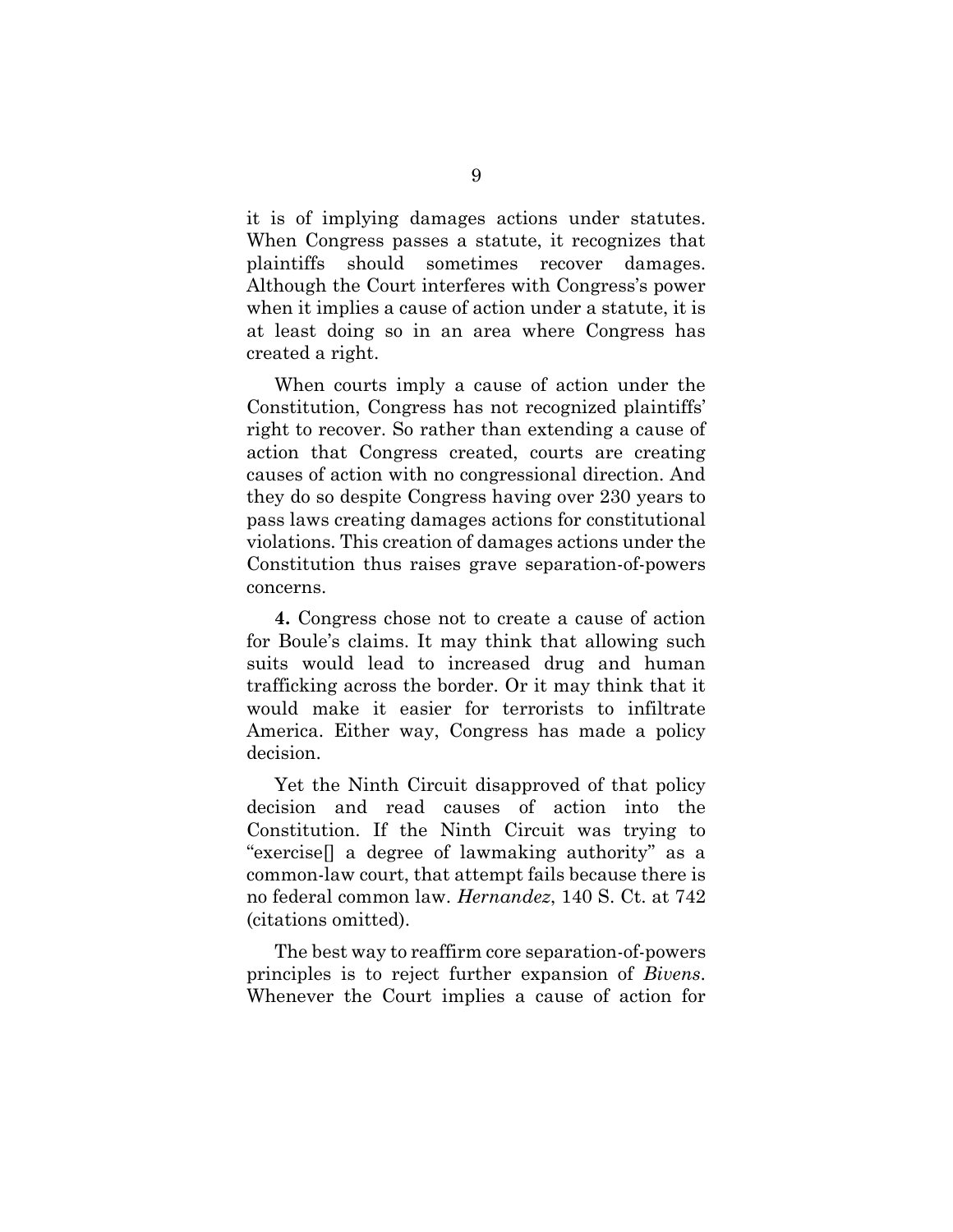money damages under the Constitution, it infringes on Congress's and the President's constitutional authority. That is a special factor that strongly cautions against extending *Bivens*. By extending *Bivens*, a ruling for Boule would chip away at the foundations of our constitutional republic. Thus, the Court should limit *Bivens*'s scope to the three specific categories of cases that the Court recognized over forty years ago.

## **C. Courts Would Struggle To Limit Any New Category Of** *Bivens* **Actions.**

Courts struggle to limit *Bivens*. Lower courts frequently use *Bivens* to create new damages actions whenever they think that plaintiffs deserve recourse for constitutional violations.

The Ninth Circuit, for example, "could think of no reasons to hesitate" before creating these causes of action. Pet. App. 17a (Bumatay, J., dissenting). There are at least five: "(1) congressional silence, (2) [this] Court['s] precedent, (3) the precedent of [other] circuits, [] (4) the various potential alternative remedies available to Boule," and (5) security concerns. *Id.* The disconnect between the Ninth Circuit's decision and the dissent from denial from rehearing *en banc* shows how courts struggle to apply *Bivens*.

So too for the *nine* times lower courts have (erroneously) allowed *Bivens* suits in new contexts that this Court has reviewed. Each time the Court has reviewed those decisions, it has found that the plaintiffs could not bring *Bivens* suits.

<span id="page-16-0"></span>Twice the Court reversed creation of an implied constitutional cause of action because Congress had provided other remedies. In *Hui v. Castaneda*, 559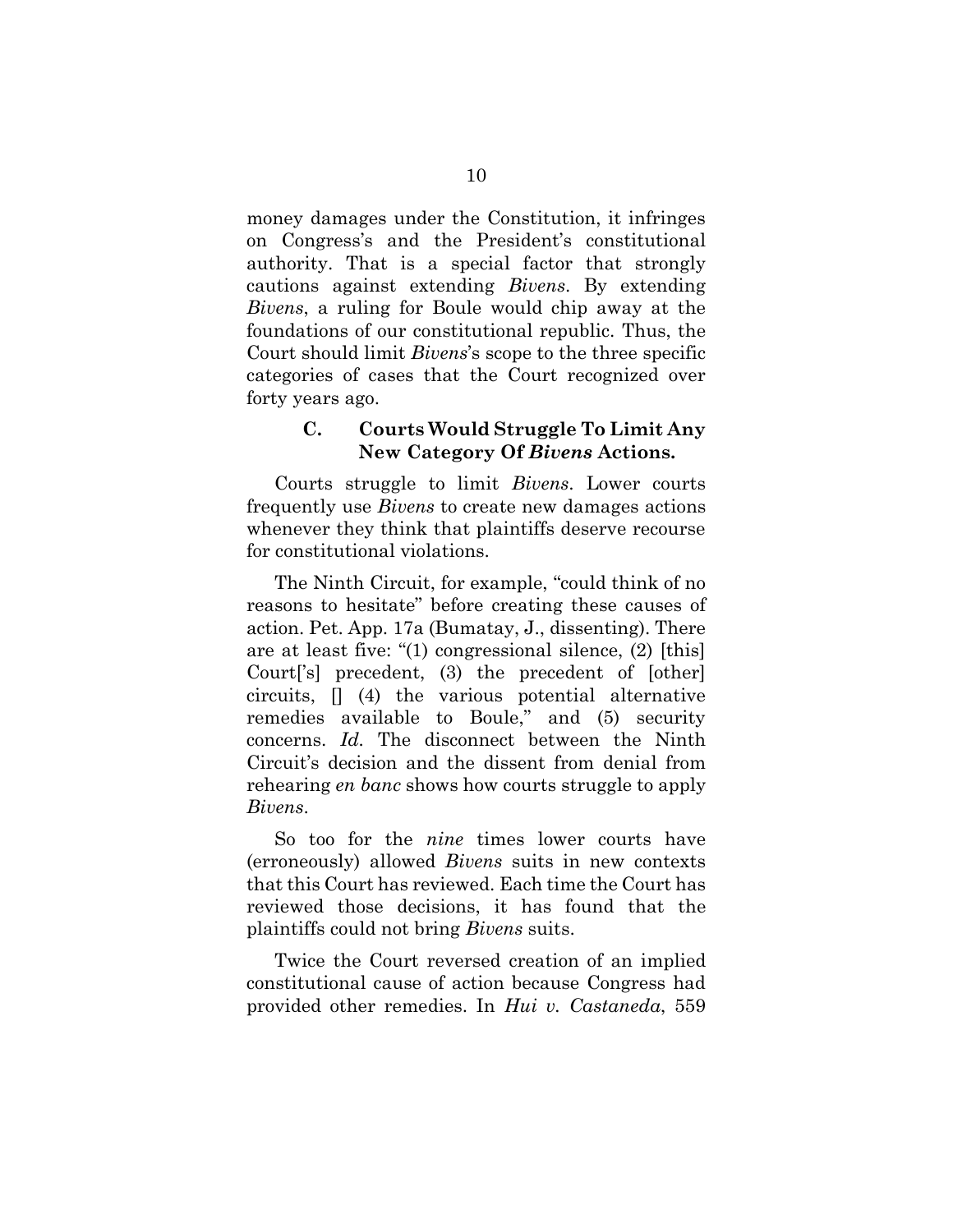<span id="page-17-4"></span>U.S. 799 (2010), the Ninth Circuit found that, under *Bivens*, a detained immigrant could sue a U.S. Public Health Service doctor for ignoring his medical needs. Reversing, this Court held that 42 U.S.C. § 233(a) precluded the *Bivens* action because the Federal Tort Claims Act was the exclusive cause of action against PHS doctors. *Hui*, 559 U.S. at 805-07.

<span id="page-17-2"></span><span id="page-17-0"></span>Although the Court used slightly different reasoning, the result was the same in *Schweiker v. Chilicky*, 487 U.S. 412 (1988). There, a claimant sued Social Security officials for improperly revoking her benefits. The Ninth Circuit created a claim for her under the Fifth Amendment. This Court reversed because the Social Security statute allowed her to pursue remedies through the administrative process and federal appeal. *See id.* at 424-29.

In other cases, the Court has been specific about how lower courts ignored separation-of-powers concerns when implying damages actions. In *Wilkie*, a rancher alleged federal employees extorted him to give the federal government an easement over his land. The Court declined to find an implied cause of action because "Congress is in a far better position than a court to evaluate the effect of a new species of litigation against those who act on the public's behalf." *Wilkie*, 551 U.S. at 562 (cleaned up).

<span id="page-17-3"></span><span id="page-17-1"></span>In three cases—two from the Ninth Circuit—the Court reversed extending *Bivens* to new classes of defendants. Most recently, in *Minneci v. Pollard*, 565 U.S. 118 (2012), a prisoner sued private individuals for violating the Eighth Amendment by providing him inadequate medical care. The Ninth Circuit created an implied cause of action for Eighth Amendment claims against non-government actors. This Court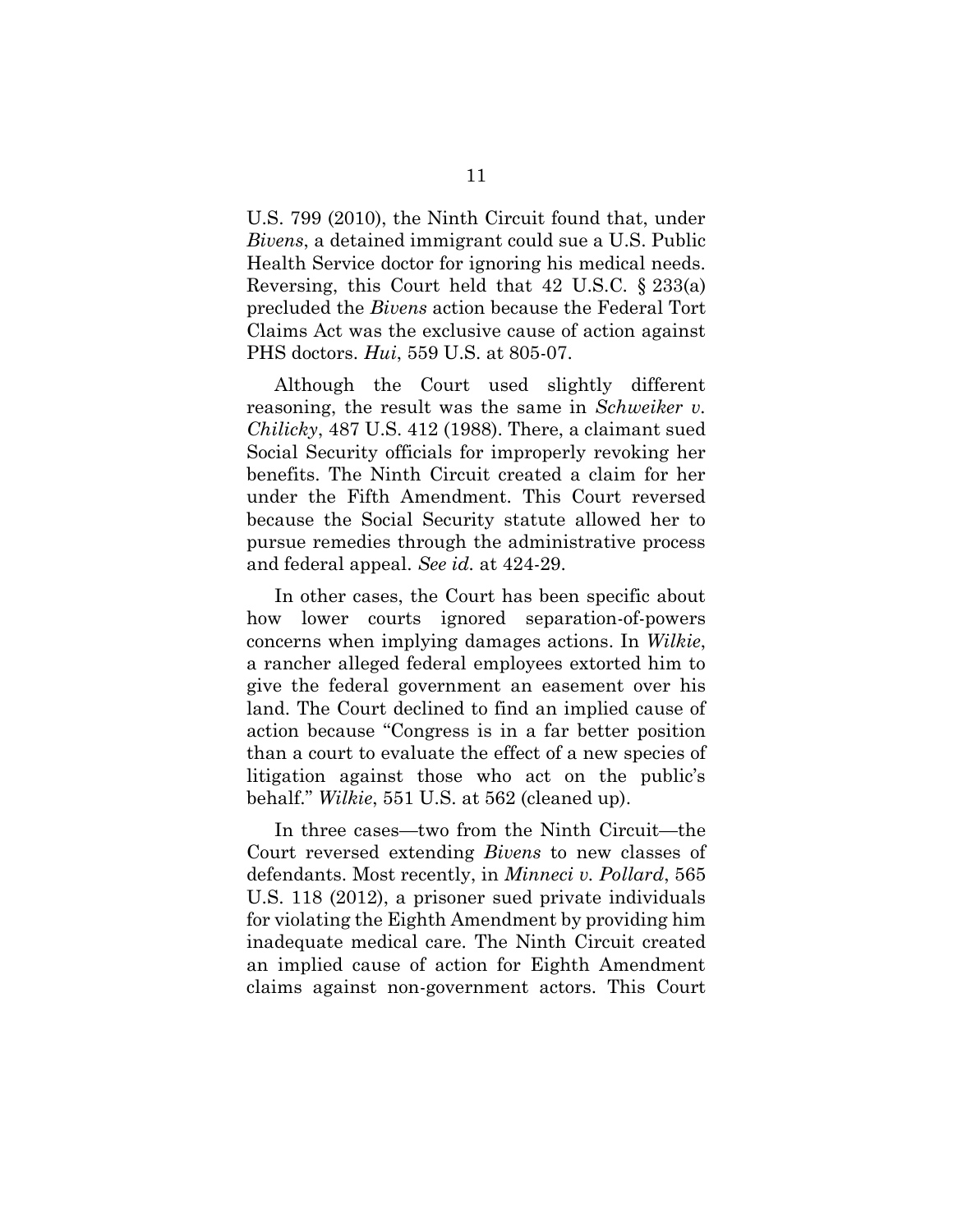<span id="page-18-5"></span>reversed and held plaintiffs may not bring *Bivens* suits against non-government workers. *Id.* at 126-31.

<span id="page-18-3"></span><span id="page-18-2"></span>Similarly, in *Corr. Servs. Corp. v. Malesko*, 534 U.S. 61 (2001), a prisoner sued a halfway house operator for allegedly violating his constitutional rights. The Court held that plaintiffs cannot bring *Bivens* actions against private corporations. *Id.* at 70- 74. And in *FDIC v. Meyer*, 510 U.S. 471 (1994), the plaintiff sued a federal agency for allegedly infringing his due-process rights. The Ninth Circuit found that *Bivens* allowed such an implied cause of action. This Court reversed because *Bivens* does not extend to suits against federal agencies. *See id.* at 483-86.

<span id="page-18-7"></span><span id="page-18-6"></span><span id="page-18-4"></span><span id="page-18-0"></span>Relevant here, the Court has declined to extend *Bivens* actions because of security concerns. *Hernandez*, 140 S. Ct. at 746, 749; *Abbasi*, 137 S. Ct. at 1861; *United States v. Stanley*, 483 U.S. 669, 678- 86 (1987); *Chappell v. Wallace*, 462 U.S. 296, 298-305 (1983).

<span id="page-18-1"></span>The gap between how the Court thought *Bivens* would operate and the on-the-ground reality shows that lower courts would struggle with applying a ruling extending *Bivens* to two new contexts. The Court has limited *Bivens* claims to three narrow classes of cases and has instructed lower courts on how to apply that precedent. Yet nine times over the past several decades the Court has found that the lower courts overstepped their bounds and improperly expanded *Bivens*'s scope. It will face even more of these erroneous decisions if it extend *Bivens* in two new contexts.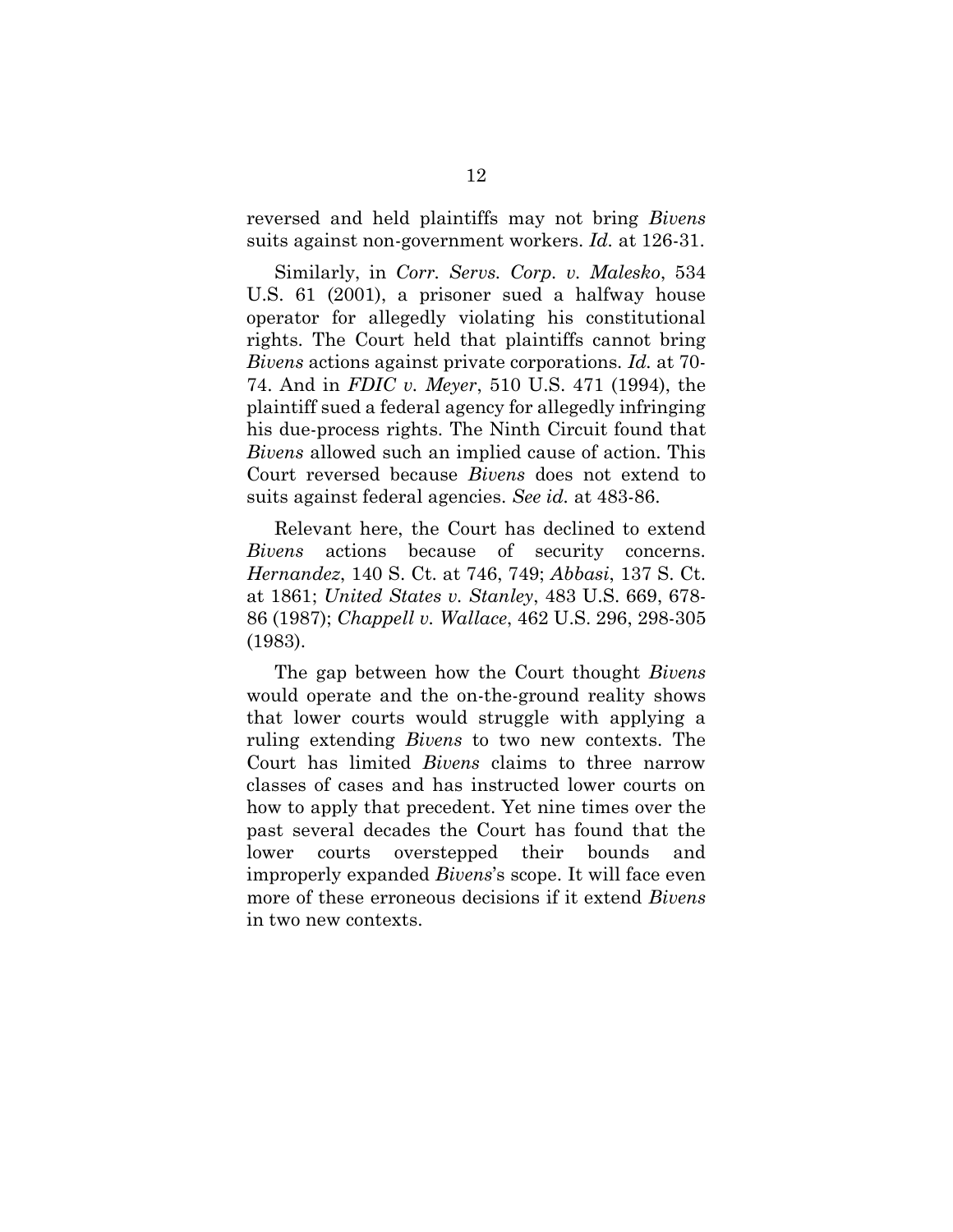#### **II. THE NINTH CIRCUIT ERRED BY EXPANDING** *BIVENS* **IN THESE TWO NEW CONTEXTS.**

Even if the Court declines to hold that *Bivens* claims are limited to the three narrow circumstances that it recognized decades ago, it should still reverse. Extending *Bivens* to claims involving searches at the border would harm our nation's security. And Boule has other remedies for his First Amendment claim.

## **A. The Ninth Circuit Ignored The Security Concerns Inherent With Creating** *Bivens* **Claims Against Border Patrol Agents.**

Despite the veritable mountain of authority from this Court that forbids the expansion of *Bivens*-type actions, especially when doing so would pose grave security risks, the Ninth Circuit created not one but *two* such actions here. The lower court inferred a *Bivens*-type action for alleged constitutional violations of not only the First but also the Fourth Amendment against Border Patrol agents.

**1.** In his cert-stage brief, Boule argues that this case does not involve security concerns. BIO 15-17, 29-30. But the rest of the brief reveals the weakness of the argument. Although Egbert filed an unredacted public copy of the petition, Boule thought it necessary to redact whole pages of his brief. Other parts of the brief are also redacted in the public filing. Why? The answer is clear: There are security concerns with releasing some case details. There is no way to reconcile the filing of such a heavily redacted brief with the arguments the brief contains.

Boule's argument also conflicts with the overwhelming weight of authority from the courts of appeals. These courts hold that any action by Border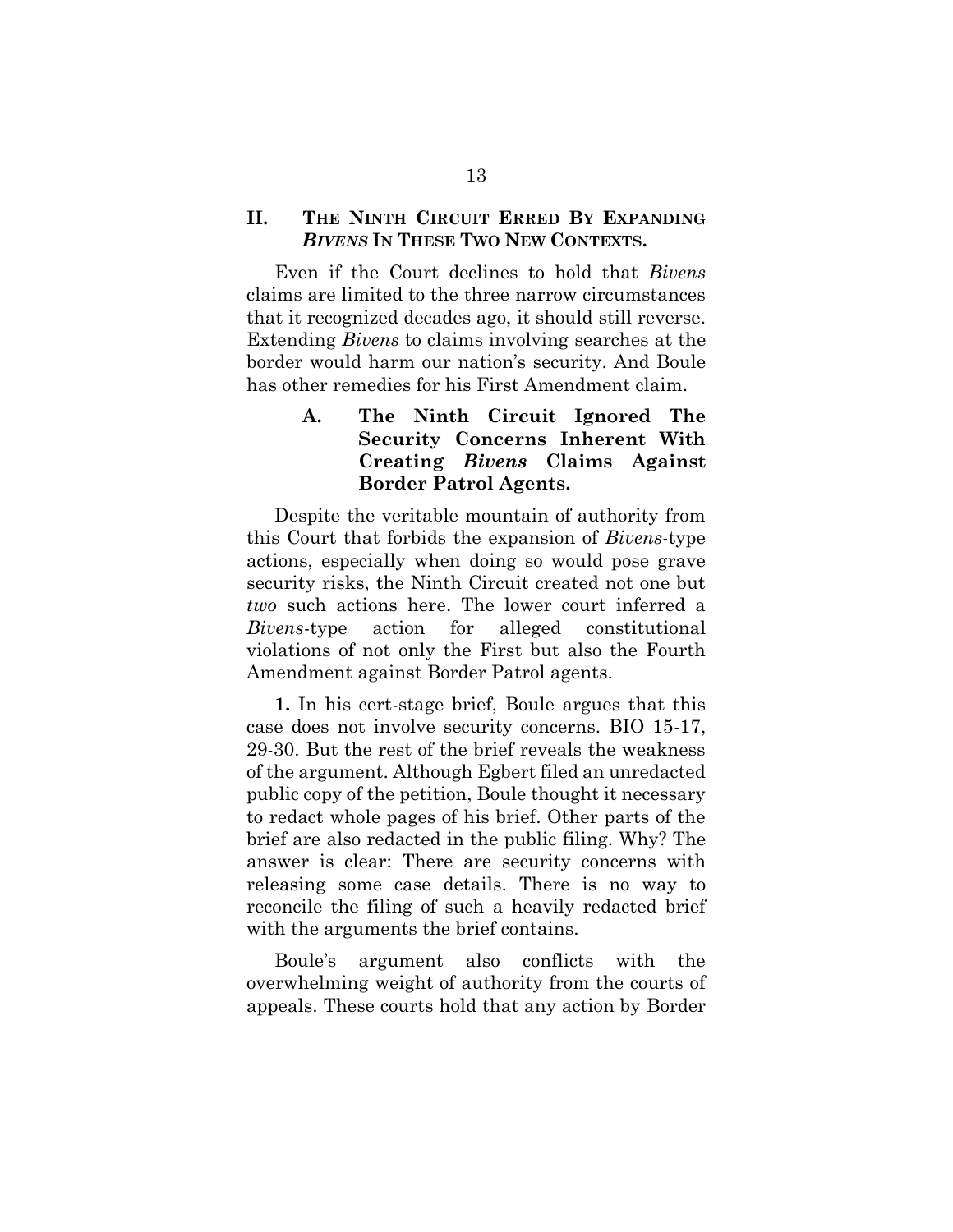<span id="page-20-0"></span>Patrol agents that can reasonably be linked to protecting our nation's borders raises national security concerns. For example, in *Elhady* the plaintiff argued that he could bring a *Bivens* claim for how Border Patrol agents treated him in a detention cell. 18 F.4th at 881-82. Under Boule's reasoning, that claim would not raise national security concerns because it didn't happen while actively patrolling the northern border. But the Sixth Circuit had no trouble holding that the case implicated national security concerns. *Id.* at 886-87.

<span id="page-20-1"></span>The Fourth Circuit's decision in *Tun-Cos v. Perrotte*, 922 F.3d 514 (4th Cir. 2019), shows just how far national security concerns extend. There, a group of men who lived in Virginia—far from any border sued Immigration and Customs Enforcement agents for allegedly violating their Fourth Amendment rights. *Id.* at 517. Still, the Fourth Circuit held that the claims raised national security concerns that counseled against extending *Bivens* to that new context. *See id.* at 525-26.

This case raises more direct national security concerns than did *Elhady* or *Tun-Cos*. Egbert's actions happened near the nation's northern border while he was investigating illegal smuggling activities. His work is unquestionably linked to national security. Thus, the Court should brush aside Boule's specious arguments that this case does not involve border security.

**2.** This Court's precedent confirms the circuit courts' analysis about why affirming the Ninth Circuit's decision would raise serious security concerns. "Since regulating conduct of agents at the border unquestionably has national security implications, the risk of undermining border security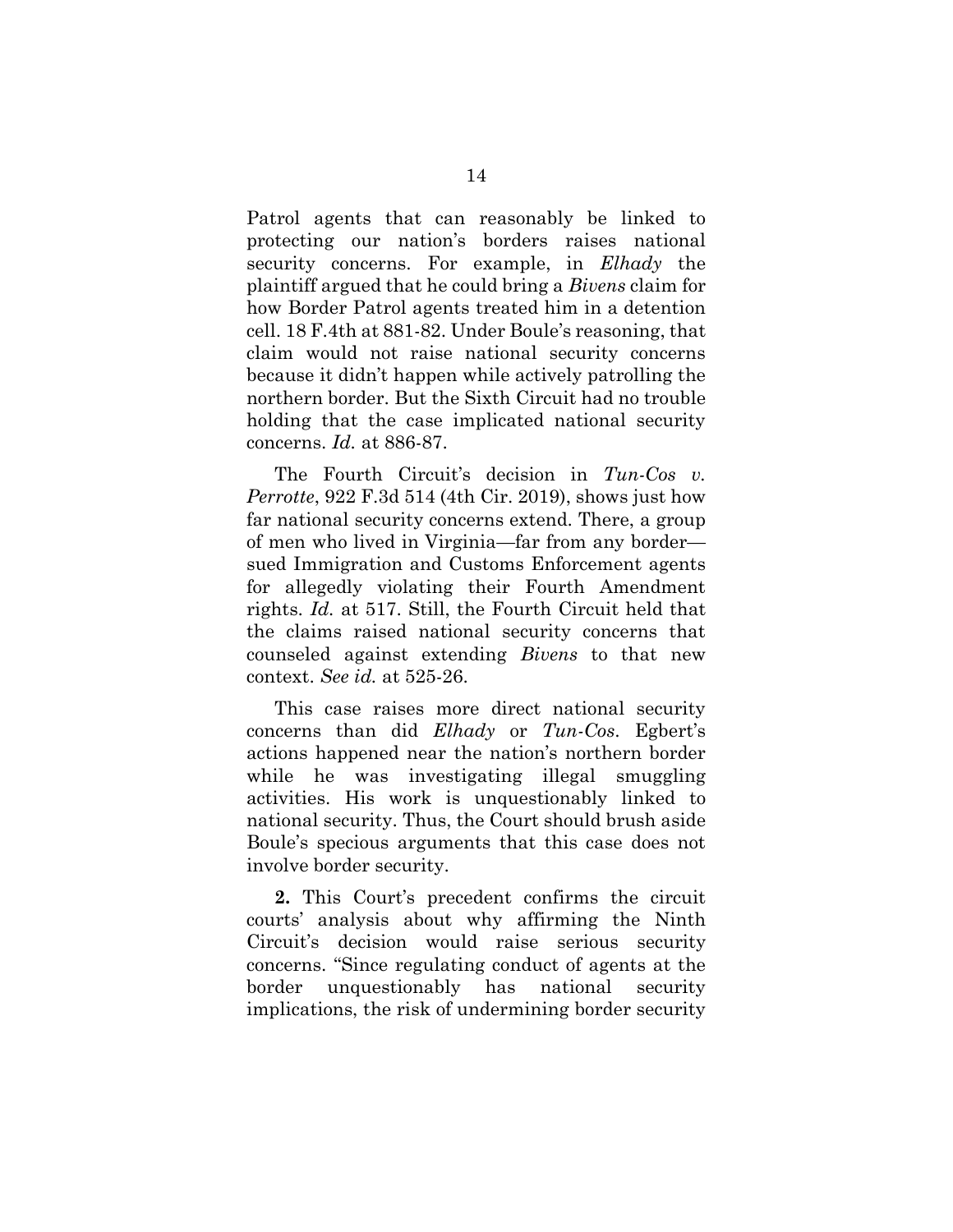<span id="page-21-1"></span>provides reason to hesitate before extending *Bivens* into this field." *Hernandez*, 140 S. Ct. at 747. The Court therefore declined to extend *Bivens* to the context of a cross-border shooting because borderrelated issues are always national security issues. As it explained, the "daunting task" of protecting our nation's borders "has a clear and strong connection to national security." *Id.* at 746; *see Elhady*, 18 F.4th at 885.

<span id="page-21-0"></span>The Constitution leaves to Congress and the President "delicate<sup>[</sup> and] complex" national security issues "for which the Judiciary has neither aptitude, facilities, nor responsibility." *Hernandez*, 140 S. Ct. at 749 (cleaned up). Permitting suits for money damages would discourage agents from doing everything possible—consistent with federal law—to protect our nation's borders. Personal liability would hang over the heads of agents whose very job description includes intercepting drugs, human smugglers, and terrorists every day. Such liability would cause wellmeaning agents to err on the side of caution while protecting our nation.

If Congress wants Border Patrol agents to err on the side of caution, it can create a damages action for constitutional violations. Yet, to date, it has declined to enact such a law. The Ninth Circuit disagreed with this policy decision. It declared itself a superlegislature and created damages actions for those constitutional violations. This it could not do.

*Hernandez* was just another in a line of cases holding that security concerns counsel hesitancy before extending *Bivens*. In *Abbasi*, the plaintiffs sued for the treatment they received while detained after the September 11 terrorist attacks. Even though the plaintiffs' case appeared to fit within the four corners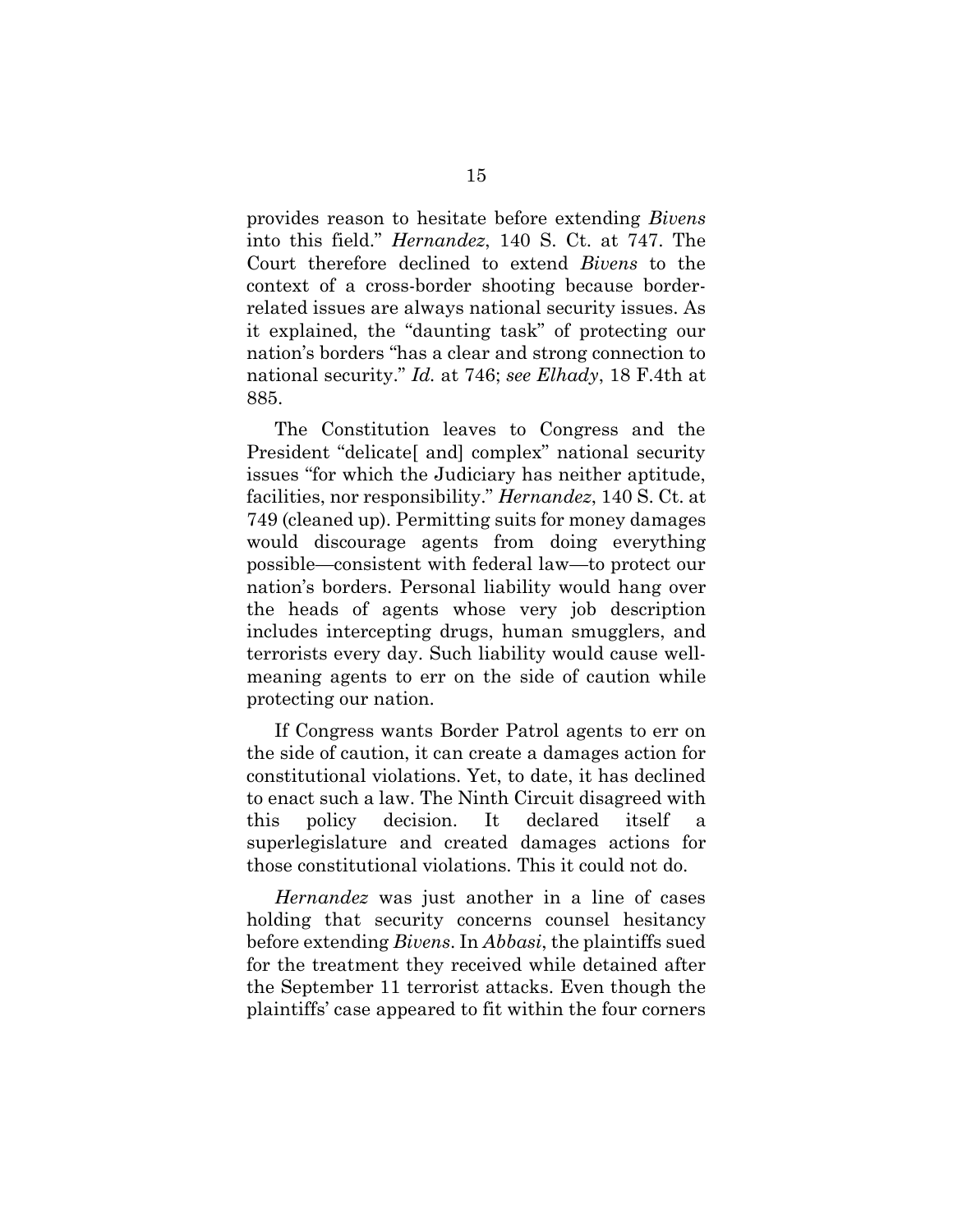<span id="page-22-3"></span>of *Carlson*, this Court found a *Bivens* action was impermissible where such claims would interfere with "sensitive issues of national security." *Abbasi*, 137 S. Ct. at 1861.

Four years prior, in *Chappell*, the Ninth Circuit had held that a seaman could sue Navy officers for racial discrimination under *Bivens*. The Court reversed because Congress heavily regulates military affairs, which are key to national security. *See Chappell*, 462 U.S. at 298-305; *see also Stanley*, 483 U.S. at 678-86 (miliary affairs key to national security).

<span id="page-22-2"></span><span id="page-22-1"></span><span id="page-22-0"></span>But the Ninth Circuit avoided these national security concerns by creating causes of action for Boule. The Ninth Circuit therefore failed to follow four on-point decisions from this Court about when it is appropriate to create new *Bivens*-type claims. *See Hernandez*, 140 S. Ct. at 743 ("if [a court has] reason to pause before applying *Bivens* in a new context" it must "reject the request"). Despite this Court not creating a new cause of action for the past four decades, the Ninth Circuit created new causes of action here.

The Ninth Circuit stubbornly continues to create new causes of action for money damages under the Constitution. This time, it once again waded into a sensitive area—our nation's border security. This interference with Border Patrol agents' ability to protect Americans conflicts with this Court's recent *Bivens* decisions that decline to create *Bivens*-type actions because of national security concerns. Thus, the Court should reverse the Ninth Circuit's decision.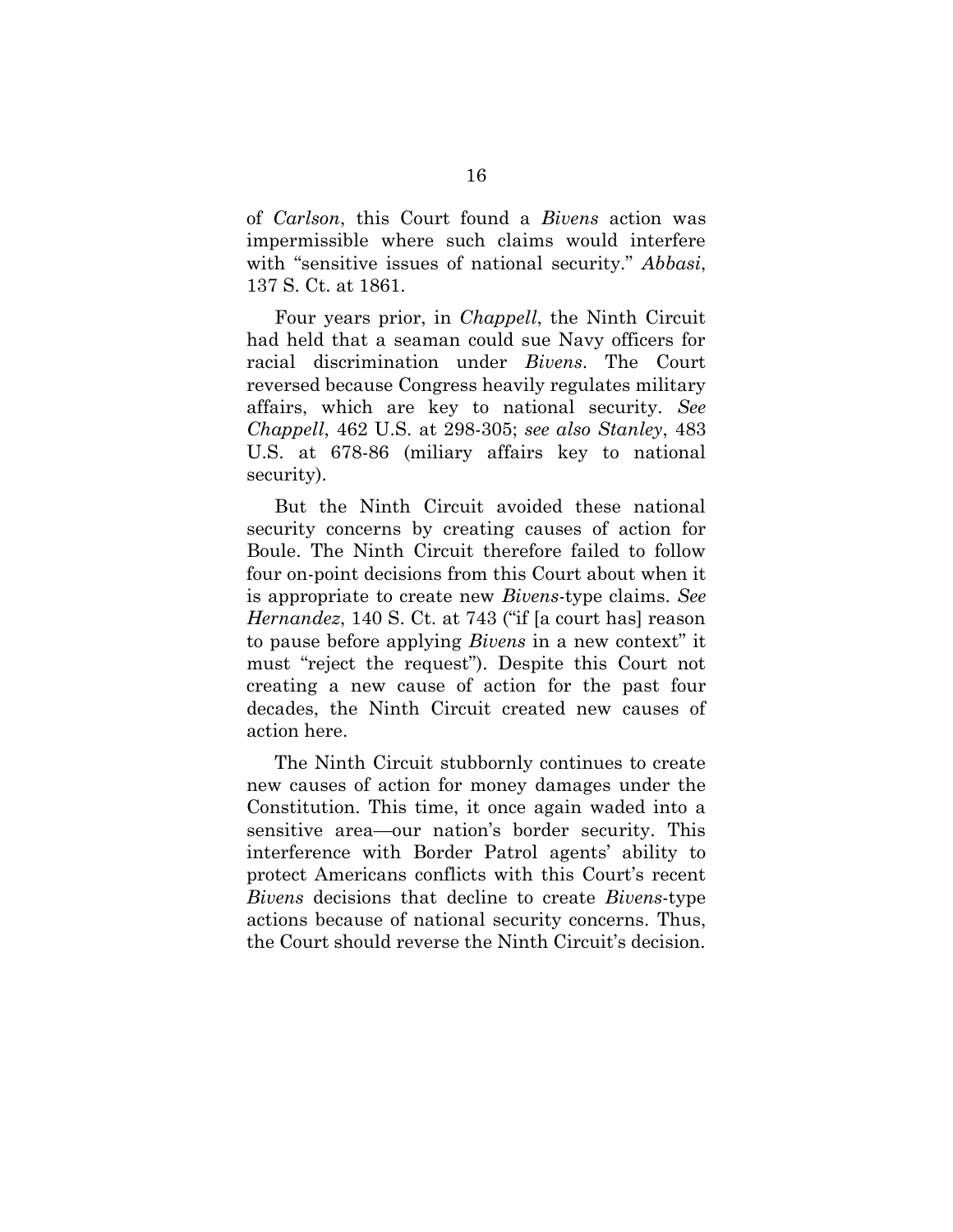#### **B. This Court's Precedent Forecloses** *Bivens* **Claims For First Amendment Retaliation Claims.**

Boule's First Amendment *Bivens* claim is invalid because he has other potential remedies. When considering extending *Bivens* to a new context, the Court reviews "whether any alternative, existing process for protecting the interest amounts to a convincing reason for the Judicial Branch to refrain from providing a new and freestanding remedy in damages." *Wilkie*, 551 U.S. at 550. Boule has other potential remedies for the First Amendment retaliation claim. He could sue Customs and Border Protection for a Privacy Act violation. *See* 5 U.S.C.  $\S 552a(g)(1)(D)$ . Or he could sue under 26 U.S.C. § 6103 for improperly disclosing tax information.

<span id="page-23-5"></span><span id="page-23-4"></span><span id="page-23-3"></span>In his brief in opposition, Boule contends that Egbert forfeited this argument. BIO 20. This contention lacks merit. As the Fifth Circuit has explained, a party cannot forfeit or waive an argument that courts should not recognize a *Bivens* claim. *See Oliva*, 973 F.3d at 444 n.2. This is because the Court requires the inquiry before extending *Bivens*. *See Hernandez*, 140 S. Ct. at 743.

<span id="page-23-2"></span><span id="page-23-1"></span><span id="page-23-0"></span>Realizing the weakness of his argument, Boule also argues that he could not successfully obtain relief in these potential actions. BIO 20-21. But this argument fares no better. As the D.C. Circuit has explained, just because an individual cannot recover under possible alternatives does not mean that those alternatives are unavailable. *See Loumiet v. United States*, 948 F.3d 376, 382-83 (D.C. Cir. 2020). Thus, Boule cannot clear this hurdle to extending *Bivens* to First Amendment retaliation claims.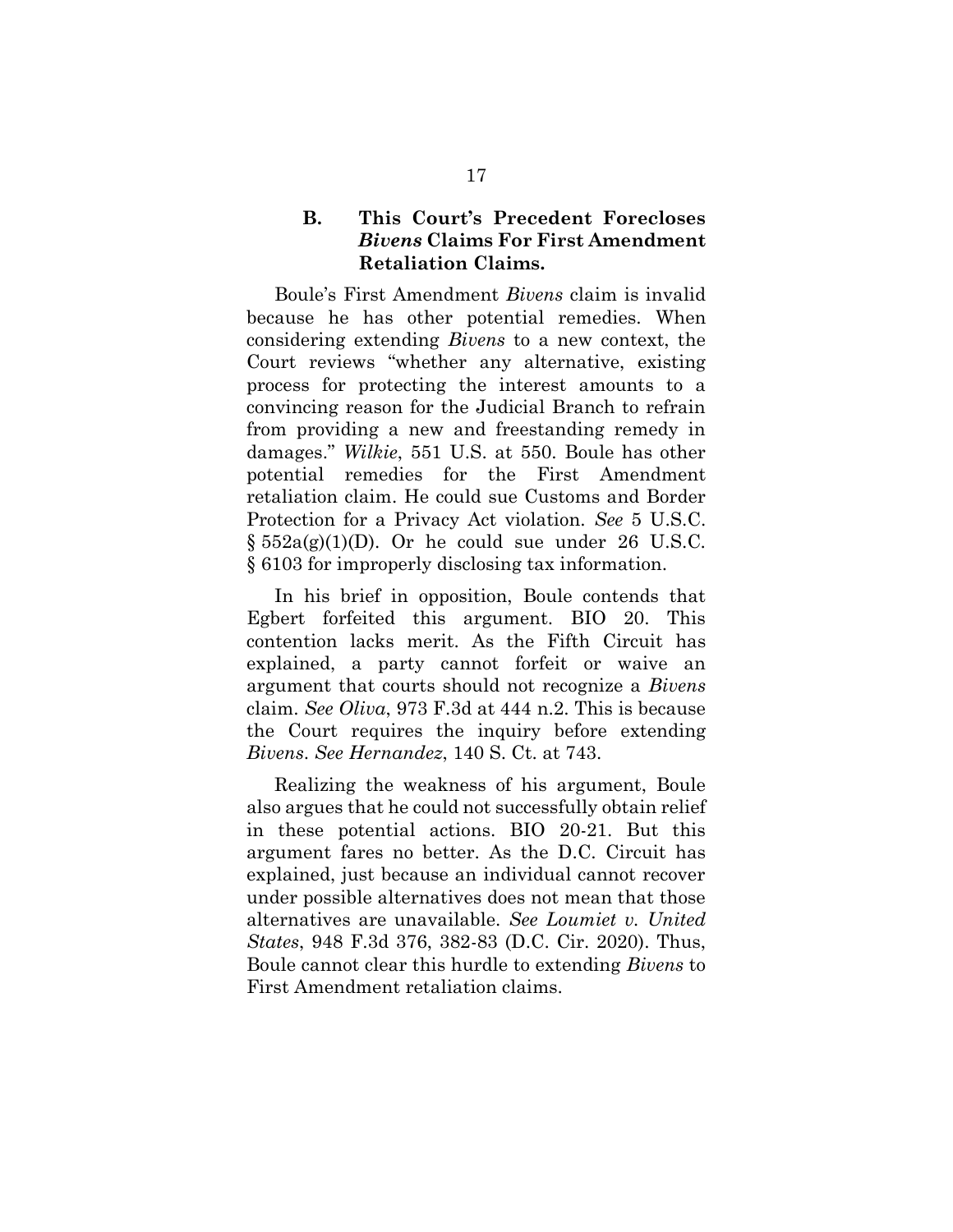But even if he could, the Court should still decline to extend *Bivens* to First Amendment retaliation claims because special factors counsel against expansion. First, as noted above, the separation of powers is one such concern. Security concerns are another reason to hesitate before extending *Bivens* in this especially sensitive context. Even in the First Amendment context, CBP's "role in securing public safety is so significant that [courts] ought not create a damages remedy in this context." *Vanderklok v. United States*, 868 F.3d 189, 209 (3d Cir. 2017).

<span id="page-24-1"></span><span id="page-24-0"></span>The courts of appeals have recognized that First Amendment retaliation claims are easy to make against federal officers. *See, e.g.*, *Callahan v. Fed. Bureau of Prisons*, 965 F.3d 520, 533 (6th Cir. 2020). This is particularly true in the rural areas that many Border Patrol agents work. Unlike in the prison context or normal search-and-seizure context, rarely are other federal officers present to observe an interaction. This means that plaintiffs like Boule can file *Bivens* suits and survive a motion to dismiss and motion for summary judgment as the case often turns on credibility of the two parties.

So besides the normal difficulty deciding whether a *Bivens* claim arises in a new context, *see* § 1.C *supra*, First Amendment retaliation claims present their own workability concerns. The claims will be difficult to prove—and disprove. This is a special factor counseling against expanding *Bivens* to this new context.

\* \* \*

Lower courts continue to ignore this Court's decisions limiting *Bivens* to three narrow classes of cases. Some do their best to allow suits for money damages anytime a federal officer allegedly violates